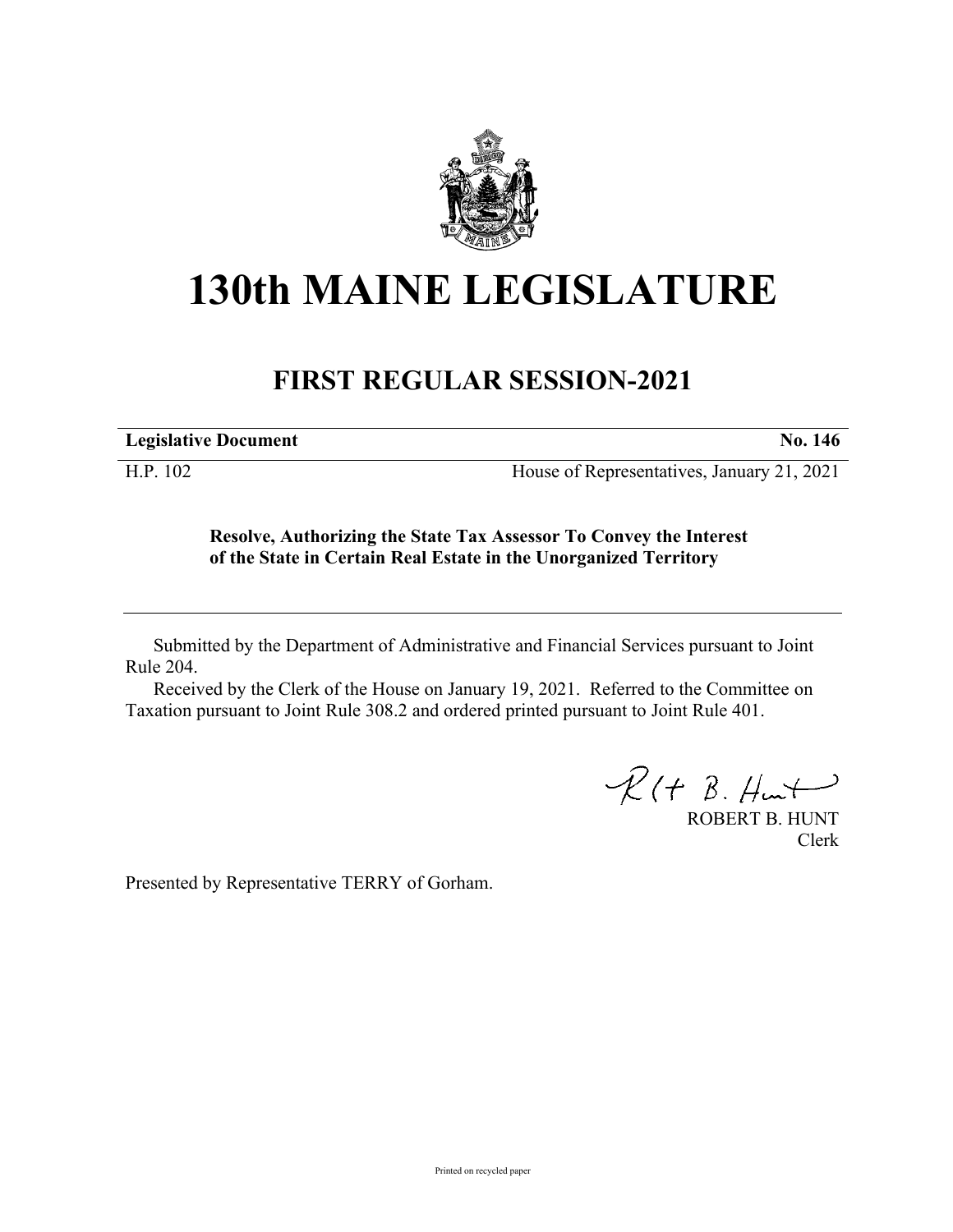| 1<br>$\overline{2}$<br>3<br>$\overline{4}$ | Sec. 1. State Tax Assessor authorized to convey real estate. Resolved: That<br>the State Tax Assessor is authorized to convey by sale the interest of the State in real estate<br>in the Unorganized Territory as indicated in this resolve. Except as otherwise directed in<br>this resolve, the sale must be made to the highest bidder subject to the following provisions. |                                                                                     |
|--------------------------------------------|--------------------------------------------------------------------------------------------------------------------------------------------------------------------------------------------------------------------------------------------------------------------------------------------------------------------------------------------------------------------------------|-------------------------------------------------------------------------------------|
| 5<br>6<br>7<br>8                           | 1. Notice of the sale must be published 3 times prior to the sale, once each week for 3<br>consecutive weeks, in a newspaper in the county where the real estate lies, except in those<br>cases in which the sale is to be made to a specific individual or individuals as authorized in<br>this resolve, in which case notice need not be published.                          |                                                                                     |
| 9<br>10<br>11                              | identical high bids are received, the bid postmarked with the earliest date is considered the<br>highest bid.                                                                                                                                                                                                                                                                  | 2. A parcel may not be sold for less than the amount authorized in this resolve. If |
| 12<br>13<br>14                             | If bids in the minimum amount recommended in this resolve are not received after the<br>notice, the State Tax Assessor may sell the property for not less than the minimum amount<br>without again asking for bids if the property is sold on or before April 1, 2022.                                                                                                         |                                                                                     |
| 15<br>16<br>17<br>18                       | Employees of the Department of Administrative and Financial Services, Bureau of<br>Revenue Services and spouses, siblings, parents and children of employees of the Bureau<br>of Revenue Services are barred from acquiring from the State any of the real property<br>subject to this resolve.                                                                                |                                                                                     |
| 19<br>20<br>21                             | Upon receipt of payment as specified in this resolve, the State Tax Assessor shall record<br>the deed in the appropriate registry at no additional charge to the purchaser before sending<br>the deed to the purchaser.                                                                                                                                                        |                                                                                     |
| 22<br>23                                   | Abbreviations and plan and lot references are identified in the 2018 Unorganized<br>Territory valuation book. Parcel descriptions are as follows:                                                                                                                                                                                                                              |                                                                                     |
| 24                                         | <b>2018 MATURED TAX LIENS</b>                                                                                                                                                                                                                                                                                                                                                  |                                                                                     |
| 25                                         |                                                                                                                                                                                                                                                                                                                                                                                |                                                                                     |
| 26                                         | TA R5 WELS, Aroostook County                                                                                                                                                                                                                                                                                                                                                   |                                                                                     |
| 27<br>28<br>29                             | Map AR022, Plan 01, Lot 4.2                                                                                                                                                                                                                                                                                                                                                    | 038060067-2                                                                         |
| 30                                         | McGovern, Edith                                                                                                                                                                                                                                                                                                                                                                | $0.80$ acre                                                                         |
| 31                                         |                                                                                                                                                                                                                                                                                                                                                                                |                                                                                     |
| 32                                         | <b>TAX LIABILITY</b>                                                                                                                                                                                                                                                                                                                                                           |                                                                                     |
| 33                                         | 2016                                                                                                                                                                                                                                                                                                                                                                           | \$223.71                                                                            |
| 34                                         | 2017                                                                                                                                                                                                                                                                                                                                                                           | \$221.61                                                                            |
| 35                                         | 2018                                                                                                                                                                                                                                                                                                                                                                           | \$247.60                                                                            |
| 36                                         | 2019                                                                                                                                                                                                                                                                                                                                                                           | \$262.00                                                                            |
| 37                                         | 2020                                                                                                                                                                                                                                                                                                                                                                           | \$441.19                                                                            |
| 38<br>39                                   | 2021 (estimated)                                                                                                                                                                                                                                                                                                                                                               | \$441.19                                                                            |
| 40                                         | <b>Estimated Total Taxes</b>                                                                                                                                                                                                                                                                                                                                                   | \$1,837.30                                                                          |
| 41                                         | Interest                                                                                                                                                                                                                                                                                                                                                                       | \$31.25                                                                             |
| 42                                         | Costs                                                                                                                                                                                                                                                                                                                                                                          | \$38.00                                                                             |
| 43                                         | Deed                                                                                                                                                                                                                                                                                                                                                                           | \$19.00                                                                             |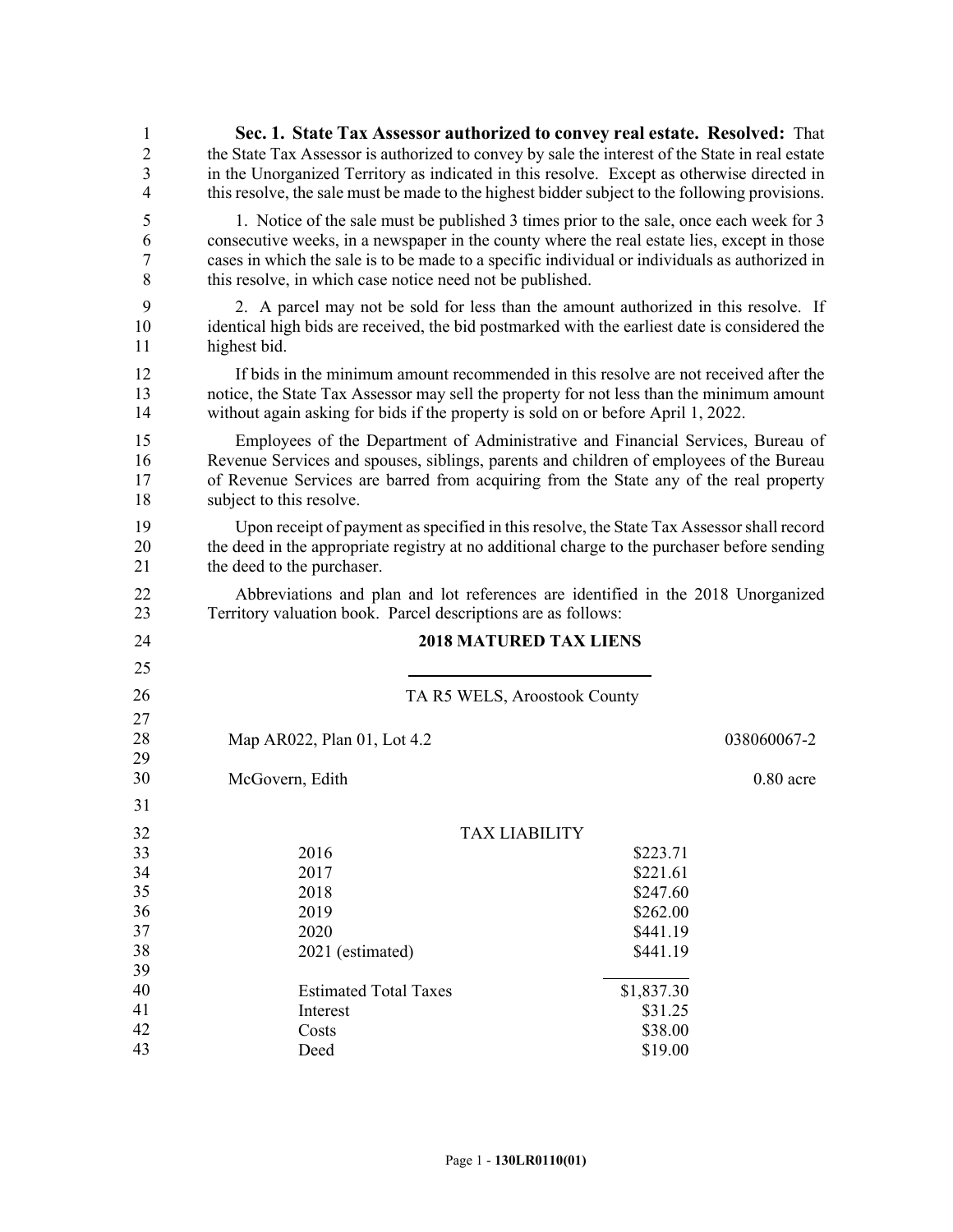| $\mathbf{1}$   |                                                               |                                  |             |
|----------------|---------------------------------------------------------------|----------------------------------|-------------|
| $\overline{2}$ | Total                                                         | \$1,925.55                       |             |
| $\overline{3}$ |                                                               |                                  |             |
| $\overline{4}$ | Recommendation: Sell to the immediate former owner            |                                  |             |
| 5              | or the immediate former owner's heirs or devisees for         |                                  |             |
| 6              | \$1,925.55. If payment is not received within 60 days         |                                  |             |
| 7              | after the effective date of this resolve, sell to the highest |                                  |             |
| 8              | bidder for not less than \$1,950.00.                          |                                  |             |
| 9              |                                                               |                                  |             |
| 10             |                                                               |                                  |             |
| 11             |                                                               | Cross Lake TWP, Aroostook County |             |
| 12             |                                                               |                                  |             |
| 13             | Map AR031, Plan 01, Lot 108                                   |                                  | 038990138-2 |
| 14             |                                                               |                                  |             |
| 15             | Bouchard, Dwayne M. Jr.                                       | building on leased land          |             |
| 16             |                                                               |                                  |             |
| 17             |                                                               | <b>TAX LIABILITY</b>             |             |
| 18             | 2018                                                          | \$90.17                          |             |
| 19             | 2019                                                          | \$95.41                          |             |
| 20             | 2020                                                          | \$142.14                         |             |
| 21             | 2021 (estimated)                                              | \$142.14                         |             |
| 22             |                                                               |                                  |             |
| 23             | <b>Estimated Total Taxes</b>                                  | \$469.86                         |             |
| 24             | Interest                                                      | \$10.98                          |             |
| 25             | Costs                                                         | \$38.00                          |             |
| 26             | Deed                                                          | \$19.00                          |             |
| 27             |                                                               |                                  |             |
| 28             | Total                                                         | \$537.84                         |             |
| 29             |                                                               |                                  |             |
| 30             | Recommendation: Sell to the immediate former owner            |                                  |             |
| 31             | or the immediate former owner's heirs or devisees for         |                                  |             |
| 32             | \$537.84. If payment is not received within 60 days after     |                                  |             |
| 33             | the effective date of this resolve, sell to the highest       |                                  |             |
| 34             | bidder for not less than \$550.00.                            |                                  |             |
| 35             |                                                               |                                  |             |
| 36             |                                                               |                                  |             |
| 37             |                                                               | Connor TWP, Aroostook County     |             |
| 38             |                                                               |                                  |             |
| 39             | Map AR105, Plan 03, Lot 118.5                                 |                                  | 038020465-1 |
| 40             |                                                               |                                  |             |
| 41             | Ouellette, Scott G.                                           |                                  | 3.40 acres  |
| 42             |                                                               |                                  |             |
|                |                                                               |                                  |             |
| 43             |                                                               | <b>TAX LIABILITY</b>             |             |
| 44             | 2018                                                          | \$53.02                          |             |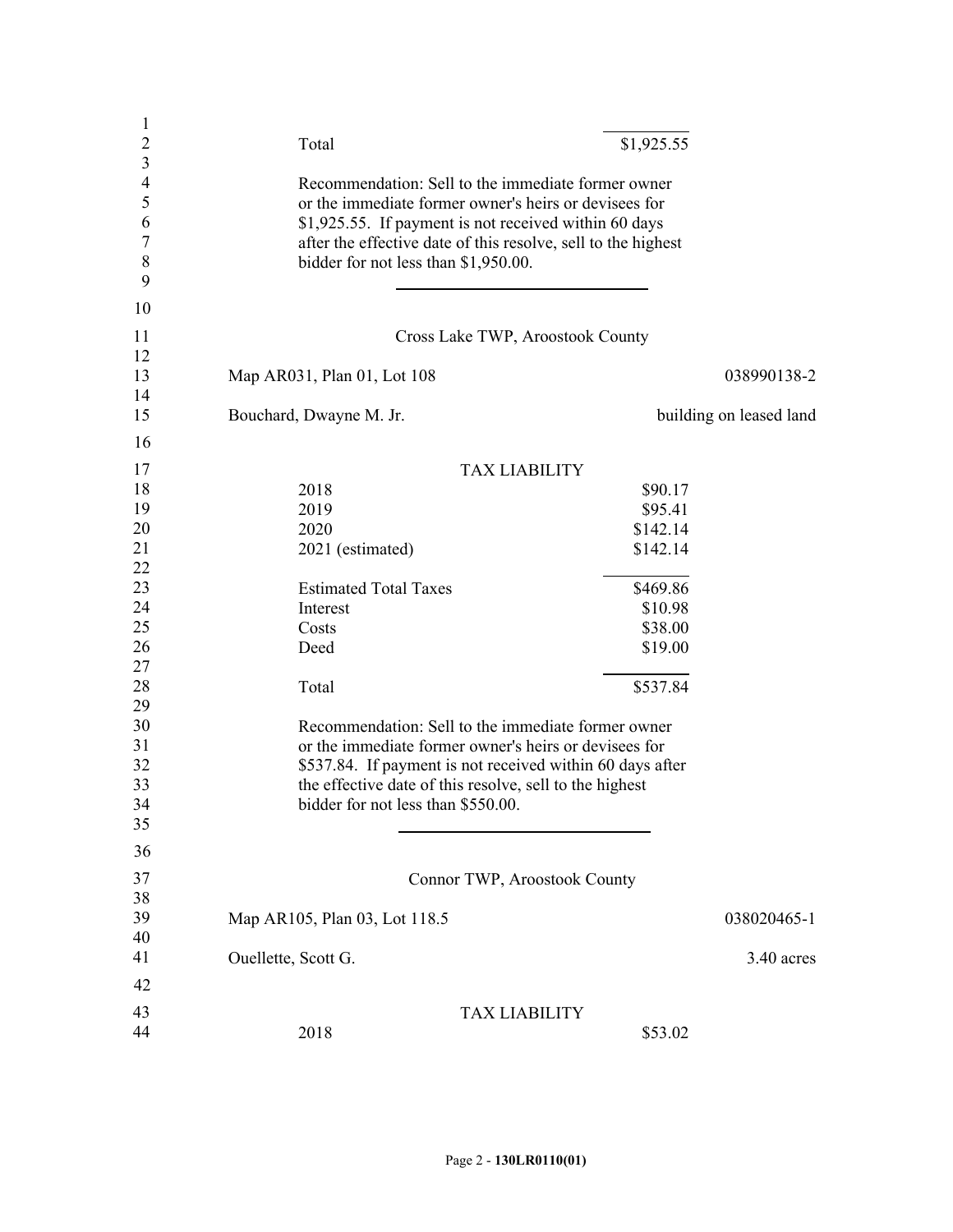| 1              | 2019                                                          | \$56.10                         |
|----------------|---------------------------------------------------------------|---------------------------------|
| $\overline{2}$ | 2020                                                          | \$70.38                         |
| $\mathfrak{Z}$ | 2021 (estimated)                                              | \$70.38                         |
| $\overline{4}$ |                                                               |                                 |
| 5              | <b>Estimated Total Taxes</b>                                  | \$249.88                        |
| 6              | Interest                                                      | \$6.45                          |
| $\tau$         | Costs                                                         | \$38.00                         |
| $\,$ $\,$      | Deed                                                          | \$19.00                         |
| 9              |                                                               |                                 |
| 10             | Total                                                         | \$313.33                        |
| 11             |                                                               |                                 |
| 12             | Recommendation: Sell to the immediate former owner            |                                 |
| 13             | or the immediate former owner's heirs or devisees for         |                                 |
| 14             | \$313.33. If payment is not received within 60 days after     |                                 |
| 15             | the effective date of this resolve, sell to the highest       |                                 |
| 16             | bidder for not less than \$325.00.                            |                                 |
| 17             |                                                               |                                 |
| 18             |                                                               |                                 |
| 19             |                                                               | Benedicta TWP, Aroostook County |
| 20             |                                                               |                                 |
| 21             | Map AR107, Plan 03, Lot 20                                    | 030500007-4                     |
| 22             |                                                               |                                 |
| 23             | Burpee, Marilyn J.                                            | 12.20 acres with building       |
| 24             |                                                               |                                 |
| 25             |                                                               | <b>TAX LIABILITY</b>            |
| 26             | 2018                                                          | \$381.63                        |
| 27             | 2019                                                          | \$614.48                        |
| 28             | 2020                                                          | \$675.99                        |
| 29             | 2021 (estimated)                                              | \$675.99                        |
| 30             |                                                               |                                 |
| 31             | <b>Estimated Total Taxes</b>                                  | \$2,348.09                      |
| 32             | Interest                                                      | \$58.75                         |
| 33             | Costs                                                         | \$38.00                         |
| 34             | Deed                                                          | \$19.00                         |
| 35             |                                                               |                                 |
| 36             | Total                                                         | \$2,463.84                      |
| 37             |                                                               |                                 |
| 38             | Recommendation: Sell to the immediate former owner            |                                 |
| 39             | or the immediate former owner's heirs or devisees for         |                                 |
| 40             | \$2,463.84. If payment is not received within 60 days         |                                 |
| 41             | after the effective date of this resolve, sell to the highest |                                 |
| 42             | bidder for not less than \$2,475.00.                          |                                 |
| 43             |                                                               |                                 |
|                |                                                               |                                 |
| 44             |                                                               |                                 |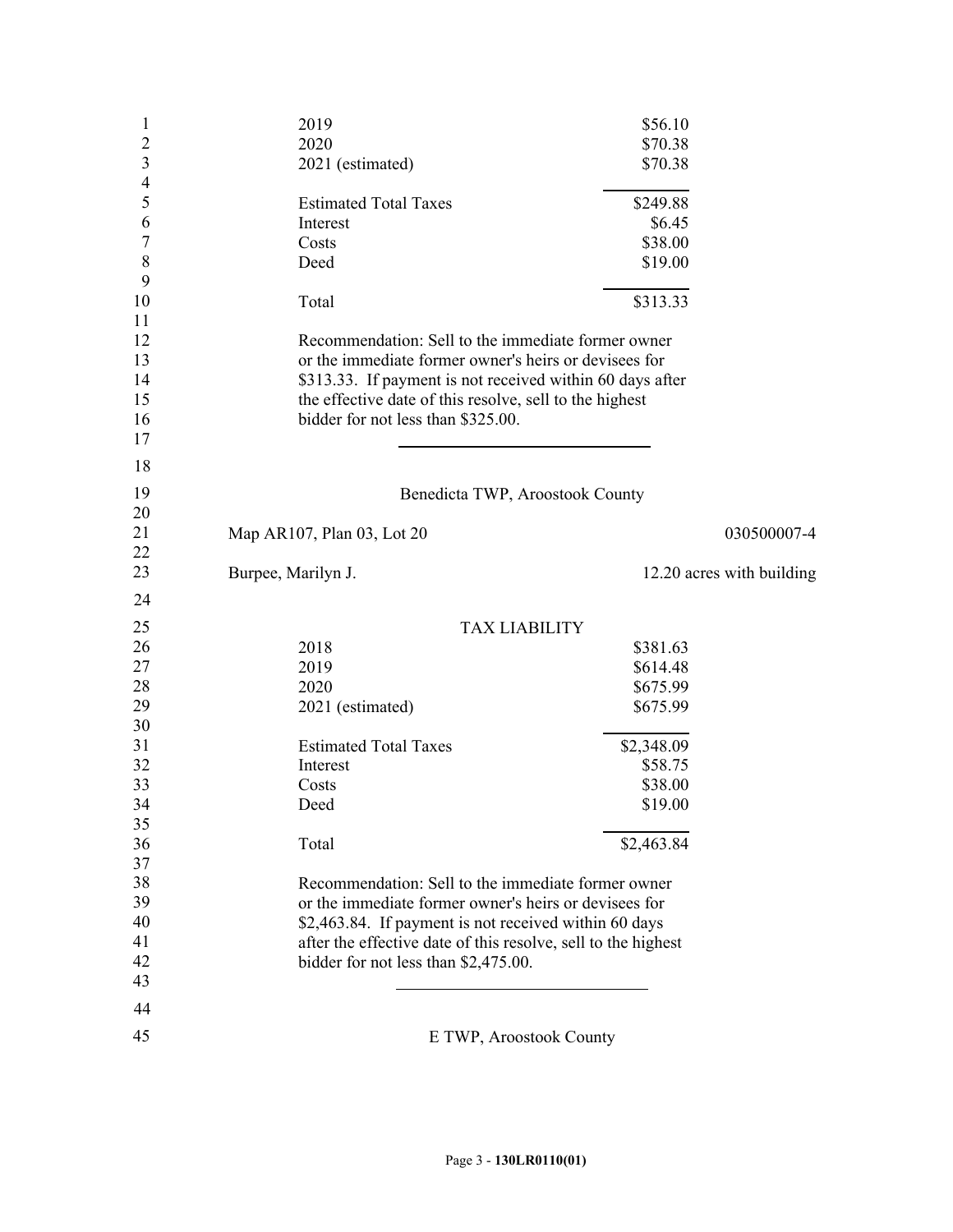| $\overline{2}$<br>3 | Map AR108, Plan 03, Lot 13.1                              | 031600078-2               |
|---------------------|-----------------------------------------------------------|---------------------------|
| 4                   | Durost, Charles E., Avis R. and Troy                      | 10.00 acres with building |
| 5                   |                                                           |                           |
| 6                   | <b>TAX LIABILITY</b>                                      |                           |
| 7                   | 2018                                                      | \$41.00                   |
| 8                   | 2019                                                      | \$138.16                  |
| 9                   | 2020                                                      | \$191.48                  |
| 10                  | 2021 (estimated)                                          | \$191.48                  |
| 11                  |                                                           |                           |
| 12                  | <b>Estimated Total Taxes</b>                              | \$562.12                  |
| 13                  | Interest                                                  | \$17.56                   |
| 14                  | Costs                                                     | \$38.00                   |
| 15                  | Deed                                                      | \$19.00                   |
| 16                  |                                                           |                           |
| 17                  | Total                                                     | \$636.68                  |
| 18                  |                                                           |                           |
| 19                  | Recommendation: Sell to the immediate former owner        |                           |
| 20                  | or the immediate former owner's heirs or devisees for     |                           |
| 21                  | \$636.68. If payment is not received within 60 days after |                           |
| 22                  | the effective date of this resolve, sell to the highest   |                           |
| 23                  | bidder for not less than \$650.00.                        |                           |
| 24                  |                                                           |                           |
| 25                  |                                                           |                           |
| 26                  | Bancroft TWP, Aroostook County                            |                           |
| 27                  |                                                           |                           |
| 28                  |                                                           |                           |
|                     | Map AR110, Plan 01, Lot 29.5                              | 030400073-1               |
| 29                  |                                                           |                           |
| 30                  | Gardiner, Josephine                                       | 2.80 acres with building  |
| 31                  |                                                           |                           |
| 32                  | <b>TAX LIABILITY</b>                                      |                           |
| 33                  | 2018                                                      | \$294.41                  |
| 34                  |                                                           |                           |
|                     | 2019                                                      | \$311.53                  |
| 35                  | 2020                                                      | \$419.11                  |
| 36                  | 2021 (estimated)                                          | \$419.11                  |
| 37                  |                                                           |                           |
| 38                  | <b>Estimated Total Taxes</b>                              | \$1,444.16                |
| 39                  | Interest                                                  | \$35.85                   |
| 40                  | Costs                                                     | \$38.00                   |
| 41                  | Deed                                                      | \$19.00                   |
| 42<br>43            | Total                                                     | \$1,537.01                |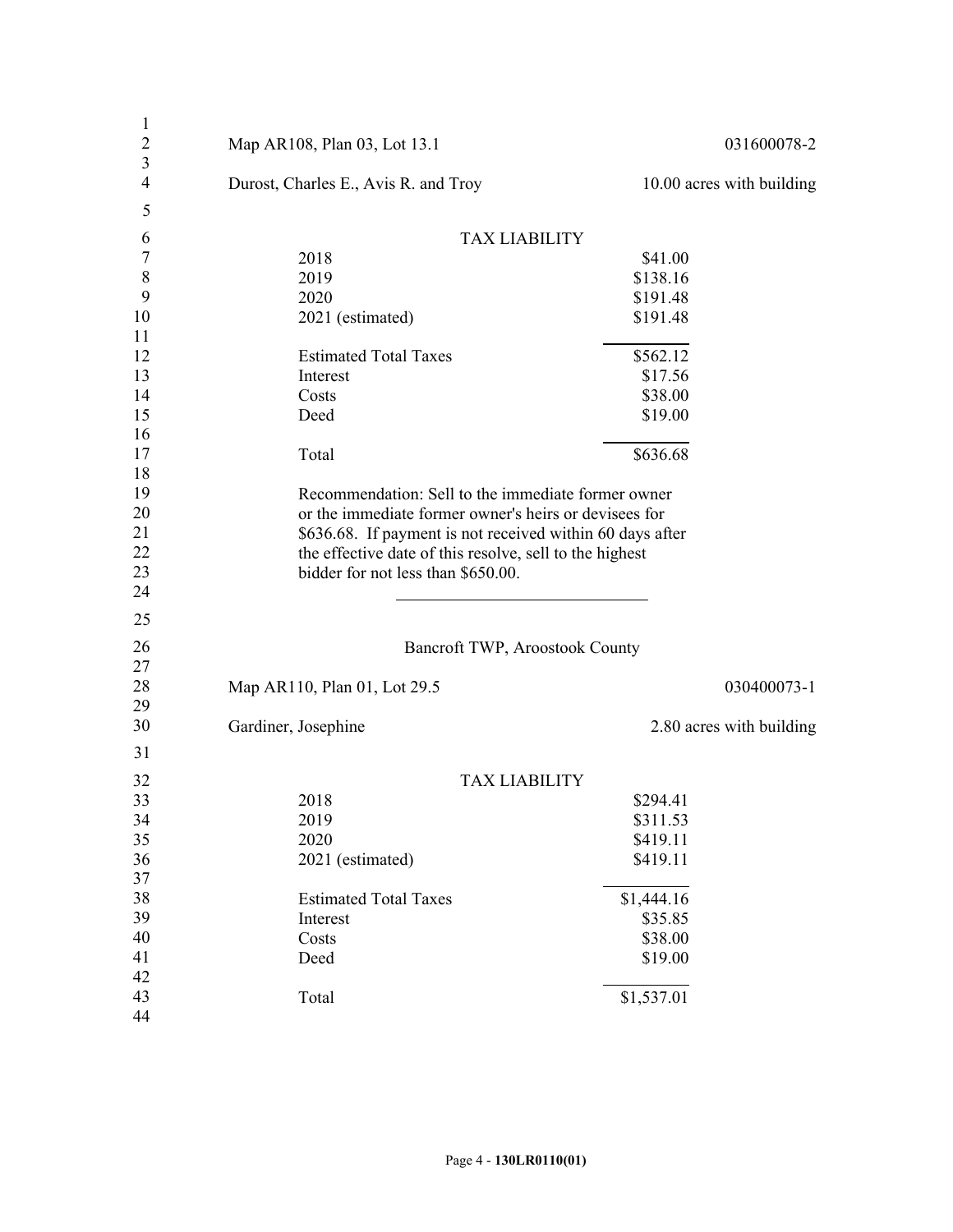| 1<br>$\overline{2}$<br>3<br>$\overline{4}$<br>5<br>6 | Recommendation: Sell to the immediate former owner<br>or the immediate former owner's heirs or devisees for<br>\$1,537.01. If payment is not received within 60 days<br>after the effective date of this resolve, sell to the highest<br>bidder for not less than \$1,550.00. |                                       |
|------------------------------------------------------|-------------------------------------------------------------------------------------------------------------------------------------------------------------------------------------------------------------------------------------------------------------------------------|---------------------------------------|
| 7                                                    |                                                                                                                                                                                                                                                                               |                                       |
| 8                                                    |                                                                                                                                                                                                                                                                               | Bancroft TWP, Aroostook County        |
| 9<br>10<br>11                                        | Map AR110, Plan 01, Lot 6                                                                                                                                                                                                                                                     | 030400192-1                           |
| 12                                                   | Worster, Ramona A.                                                                                                                                                                                                                                                            | 0.50 acre with building               |
| 13                                                   |                                                                                                                                                                                                                                                                               |                                       |
| 14                                                   |                                                                                                                                                                                                                                                                               | <b>TAX LIABILITY</b>                  |
| 15                                                   | 2018                                                                                                                                                                                                                                                                          | \$187.95                              |
| 16                                                   | 2019                                                                                                                                                                                                                                                                          | \$198.88                              |
| 17                                                   | 2020                                                                                                                                                                                                                                                                          | \$294.08                              |
| 18                                                   | 2021 (estimated)                                                                                                                                                                                                                                                              | \$294.08                              |
| 19                                                   |                                                                                                                                                                                                                                                                               |                                       |
| 20                                                   | <b>Estimated Total Taxes</b>                                                                                                                                                                                                                                                  | \$974.99                              |
| 21                                                   | Interest                                                                                                                                                                                                                                                                      | \$22.89                               |
| 22                                                   | Costs                                                                                                                                                                                                                                                                         | \$38.00                               |
| 23                                                   | Deed                                                                                                                                                                                                                                                                          | \$19.00                               |
| 24                                                   |                                                                                                                                                                                                                                                                               |                                       |
| 25                                                   | Total                                                                                                                                                                                                                                                                         | \$1,054.88                            |
| 26                                                   |                                                                                                                                                                                                                                                                               |                                       |
| 27                                                   | Recommendation: Sell to the immediate former owner                                                                                                                                                                                                                            |                                       |
| 28                                                   | or the immediate former owner's heirs or devisees for                                                                                                                                                                                                                         |                                       |
| 29                                                   | \$1,054.88. If payment is not received within 60 days                                                                                                                                                                                                                         |                                       |
| 30                                                   | after the effective date of this resolve, sell to the highest                                                                                                                                                                                                                 |                                       |
| 31                                                   | bidder for not less than \$1,075.00.                                                                                                                                                                                                                                          |                                       |
| 32<br>33                                             |                                                                                                                                                                                                                                                                               |                                       |
| 34                                                   |                                                                                                                                                                                                                                                                               | <b>Bancroft TWP, Aroostook County</b> |
| 35                                                   |                                                                                                                                                                                                                                                                               |                                       |
| 36                                                   | Map AR110, Plan 03, Lot 7.1                                                                                                                                                                                                                                                   | 030400085-1                           |
| 37                                                   |                                                                                                                                                                                                                                                                               |                                       |
| 38                                                   | Hanington Timberlands                                                                                                                                                                                                                                                         | 12.50 acres with building             |
| 39                                                   |                                                                                                                                                                                                                                                                               |                                       |
| 40                                                   |                                                                                                                                                                                                                                                                               | <b>TAX LIABILITY</b>                  |
| 41                                                   | 2017                                                                                                                                                                                                                                                                          | \$141.53                              |
| 42                                                   | 2018                                                                                                                                                                                                                                                                          | \$158.13                              |
| 43                                                   | 2019                                                                                                                                                                                                                                                                          | \$167.33                              |
| 44                                                   | 2020                                                                                                                                                                                                                                                                          | \$203.62                              |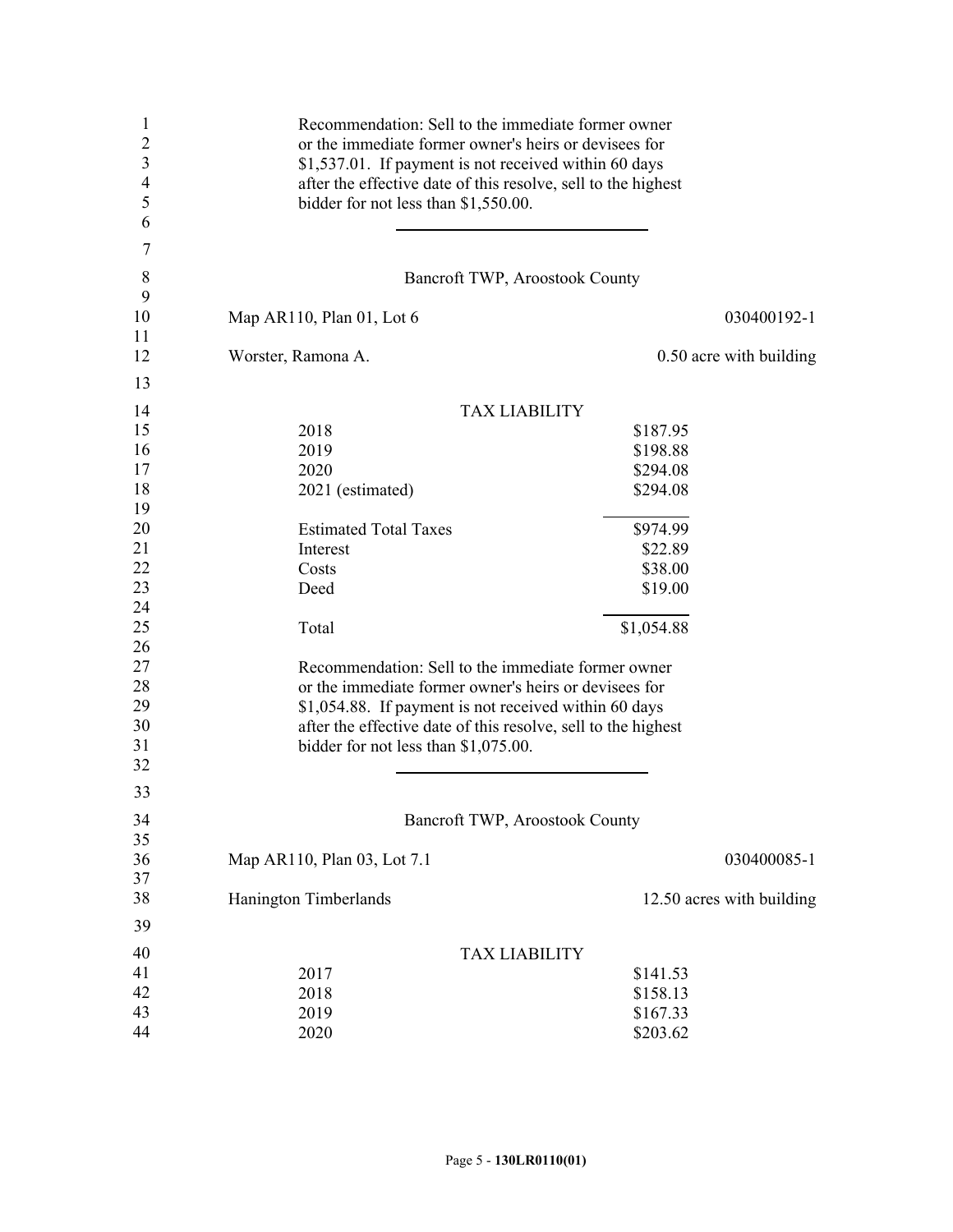| 1<br>$\overline{2}$ | 2021 (estimated)                                          | \$203.62 |             |
|---------------------|-----------------------------------------------------------|----------|-------------|
| $\mathfrak{Z}$      | <b>Estimated Total Taxes</b>                              | \$874.23 |             |
| $\overline{4}$      | Interest                                                  | \$44.02  |             |
| 5                   | Costs                                                     | \$57.00  |             |
| 6                   | Deed                                                      | \$19.00  |             |
| 7                   |                                                           |          |             |
| 8                   | Total                                                     | \$994.25 |             |
| 9                   |                                                           |          |             |
| 10                  | Recommendation: Sell to the immediate former owner        |          |             |
| 11                  | or the immediate former owner's heirs or devisees for     |          |             |
| 12                  | \$994.25. If payment is not received within 60 days after |          |             |
| 13                  | the effective date of this resolve, sell to the highest   |          |             |
| 14                  | bidder for not less than \$1,000.00.                      |          |             |
| 15                  |                                                           |          |             |
| 16                  |                                                           |          |             |
| 17                  | T4 R3 BKP WKR, Franklin County                            |          |             |
| 18                  |                                                           |          |             |
| 19                  | Map FR004, Plan 02, Lot 100                               |          | 078280048-2 |
| 20                  |                                                           |          |             |
| 21                  | Cullen, Brian S. and Patrick M.                           |          | $0.23$ acre |
| 22                  |                                                           |          |             |
| 23                  | <b>TAX LIABILITY</b>                                      |          |             |
| 24                  | 2018                                                      | \$116.84 |             |
| 25                  | 2019                                                      | \$121.55 |             |
| 26                  | 2020                                                      | \$179.76 |             |
| 27                  | 2021 (estimated)                                          | \$179.76 |             |
| 28                  |                                                           |          |             |
| 29                  | <b>Estimated Total Taxes</b>                              | \$597.91 |             |
| 30                  | Interest                                                  | \$14.17  |             |
| 31                  | Costs                                                     | \$38.00  |             |
| 32                  | Deed                                                      | \$19.00  |             |
| 33<br>34            |                                                           |          |             |
| 35                  | Total                                                     | \$669.08 |             |
| 36                  | Recommendation: Sell to the immediate former owner        |          |             |
| 37                  | or the immediate former owner's heirs or devisees for     |          |             |
| 38                  | \$669.08. If payment is not received within 60 days after |          |             |
| 39                  | the effective date of this resolve, sell to the highest   |          |             |
| 40                  | bidder for not less than \$675.00.                        |          |             |
| 41                  |                                                           |          |             |
| 42                  |                                                           |          |             |
| 43                  | T4 R3 BKP WKR, Franklin County                            |          |             |
| 44                  |                                                           |          |             |
| 45                  | Map FR004, Plan 02, Lot 88                                |          | 078280030-1 |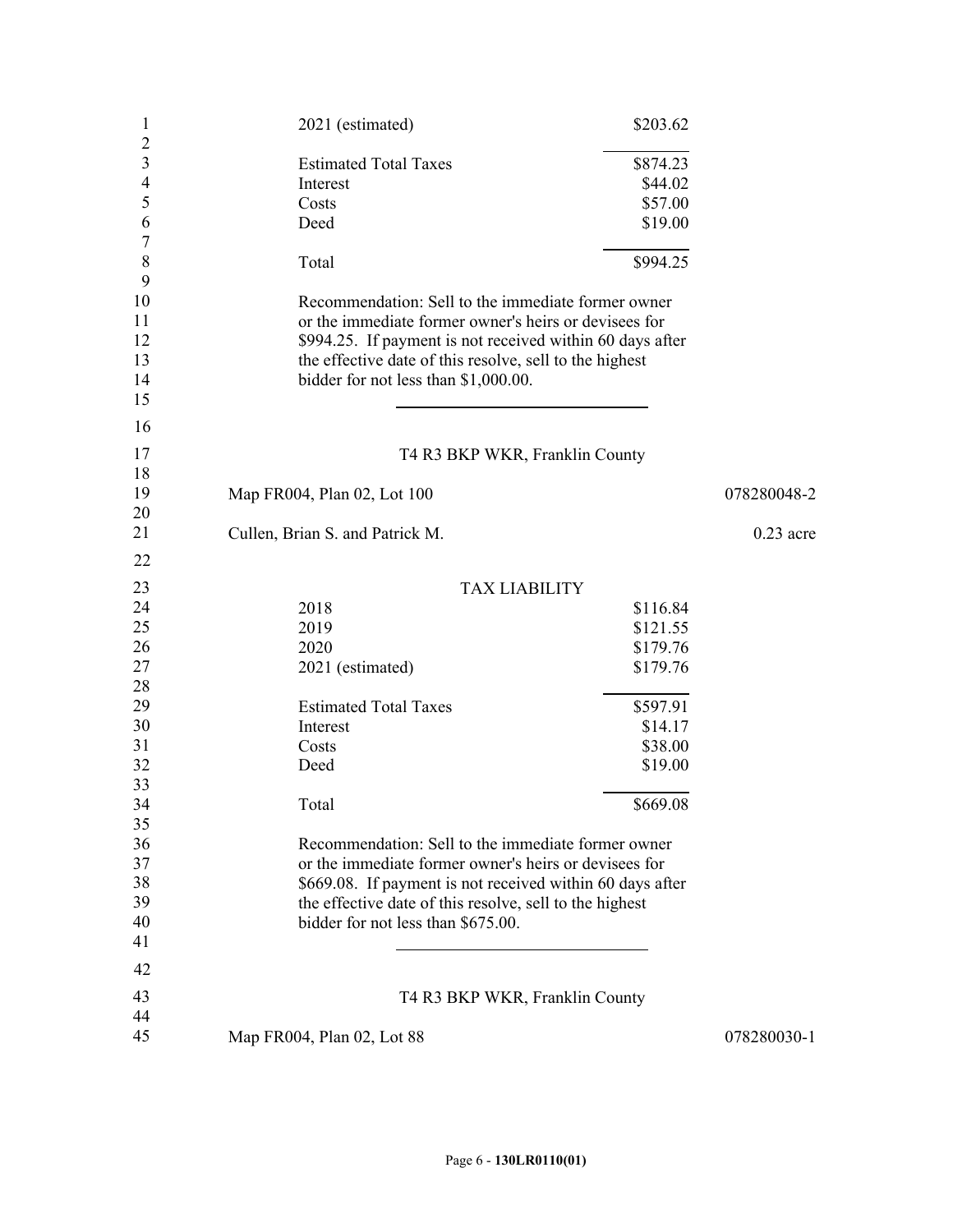| $\mathbf{1}$<br>$\overline{2}$ |                                                           | $0.21$ acre               |
|--------------------------------|-----------------------------------------------------------|---------------------------|
|                                | Cail, Robert G. et al.                                    |                           |
| 3                              |                                                           |                           |
| 4                              | <b>TAX LIABILITY</b>                                      |                           |
| 5                              | 2018                                                      | \$105.12                  |
| 6                              | 2019                                                      | \$109.36                  |
| 7                              | 2020                                                      | \$161.78                  |
| 8<br>9                         | 2021 (estimated)                                          | \$161.78                  |
| 10                             | <b>Estimated Total Taxes</b>                              | \$538.04                  |
| 11                             | Interest                                                  | \$12.74                   |
| 12                             | Costs                                                     | \$38.00                   |
| 13                             | Deed                                                      | \$19.00                   |
| 14                             |                                                           |                           |
| 15                             | Total                                                     | \$607.78                  |
| 16                             |                                                           |                           |
| 17                             | Recommendation: Sell to the immediate former owner        |                           |
| 18                             | or the immediate former owner's heirs or devisees for     |                           |
| 19                             | \$607.78. If payment is not received within 60 days after |                           |
| 20                             | the effective date of this resolve, sell to the highest   |                           |
| 21                             | bidder for not less than \$625.00.                        |                           |
| 22                             |                                                           |                           |
| 23                             |                                                           |                           |
| 24                             | T2 R3 WBKP, Franklin County                               |                           |
| 25                             |                                                           |                           |
| 26                             | Map FR006, Plan 01, Lot 9                                 | 078130063-3               |
| 27                             |                                                           |                           |
| 28                             | Ferrer, Alyce Bell                                        | 56.76 acres with building |
| 29                             |                                                           |                           |
| 30                             | <b>TAX LIABILITY</b>                                      |                           |
| 31                             | 2018                                                      | \$1,502.32                |
| 32                             | 2019                                                      | \$1,579.21                |
| 33                             | 2020                                                      | \$1,916.16                |
| 34                             | 2021 (estimated)                                          | \$1,916.16                |
| 35                             |                                                           |                           |
| 36                             | <b>Estimated Total Taxes</b>                              | \$6,913.85                |
| 37                             | Interest                                                  | \$182.59                  |
| 38                             | Costs                                                     | \$38.00                   |
|                                |                                                           |                           |
| 39                             | Deed                                                      | \$19.00                   |
| 40                             |                                                           |                           |
| 41                             | Total                                                     | \$7,153.44                |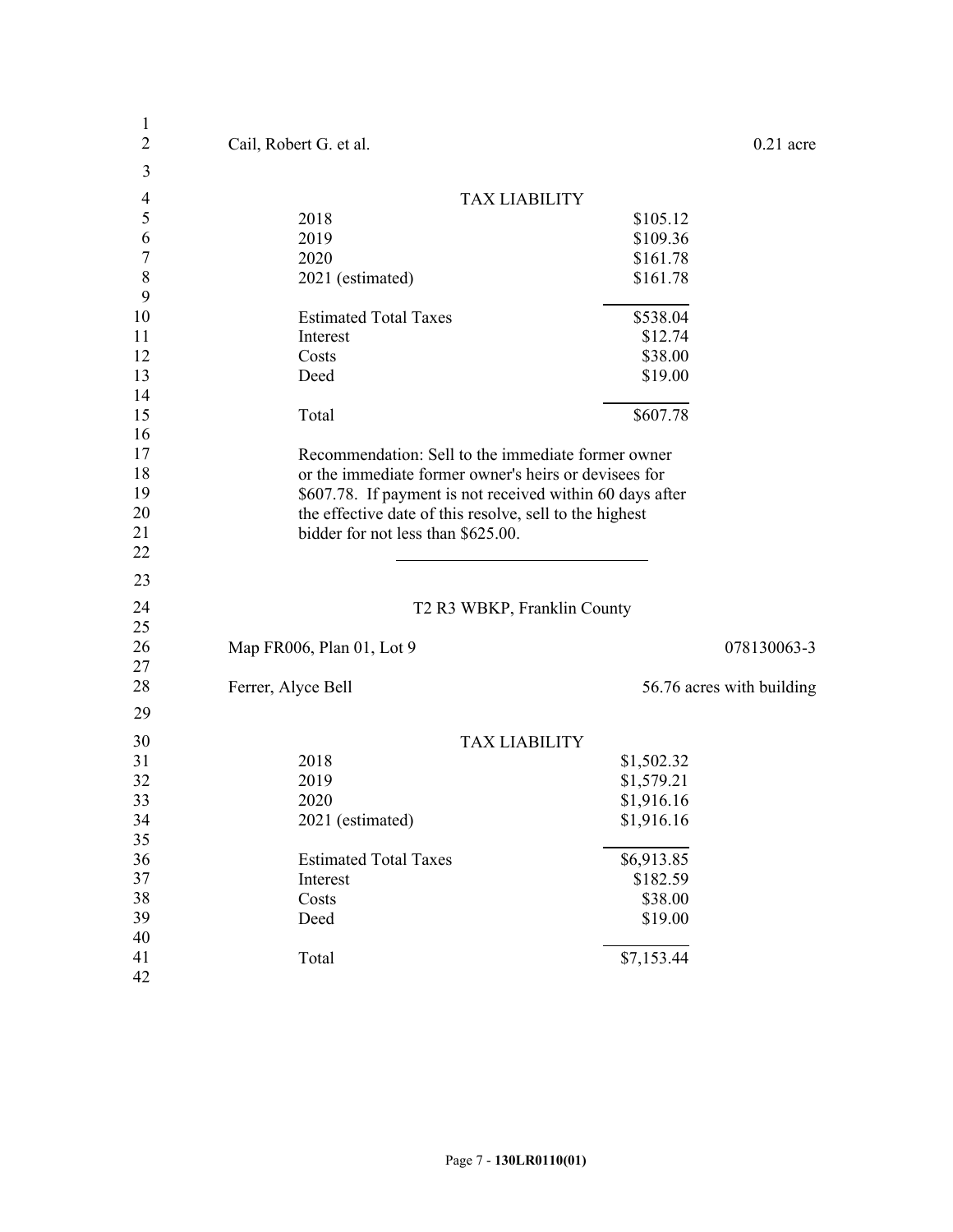| 1<br>$\overline{2}$<br>$\overline{3}$<br>$\overline{4}$<br>5<br>6 | Recommendation: Sell to the immediate former owner<br>or the immediate former owner's heirs or devisees for<br>\$7,153.44. If payment is not received within 60 days<br>after the effective date of this resolve, sell to the highest<br>bidder for not less than \$7,175.00. |                              |             |
|-------------------------------------------------------------------|-------------------------------------------------------------------------------------------------------------------------------------------------------------------------------------------------------------------------------------------------------------------------------|------------------------------|-------------|
| 7<br>8                                                            |                                                                                                                                                                                                                                                                               |                              |             |
| 9                                                                 |                                                                                                                                                                                                                                                                               | Argyle TWP, Penobscot County |             |
| 10                                                                |                                                                                                                                                                                                                                                                               |                              |             |
| 11                                                                | Map PE035, Plan 01, Lot 24                                                                                                                                                                                                                                                    |                              | 198010135-1 |
| 12<br>13                                                          | Knorr, Carl L. et al.                                                                                                                                                                                                                                                         |                              | 15.82 acres |
| 14                                                                |                                                                                                                                                                                                                                                                               |                              |             |
| 15                                                                |                                                                                                                                                                                                                                                                               | <b>TAX LIABILITY</b>         |             |
| 16                                                                | 2018                                                                                                                                                                                                                                                                          | \$102.11                     |             |
| 17                                                                | 2019                                                                                                                                                                                                                                                                          | \$102.93                     |             |
| 18                                                                | 2020                                                                                                                                                                                                                                                                          | \$154.24                     |             |
| 19                                                                | 2021 (estimated)                                                                                                                                                                                                                                                              | \$154.24                     |             |
| 20<br>21                                                          | <b>Estimated Total Taxes</b>                                                                                                                                                                                                                                                  | \$513.52                     |             |
| 22                                                                | Interest                                                                                                                                                                                                                                                                      | \$12.28                      |             |
| 23                                                                | Costs                                                                                                                                                                                                                                                                         | \$38.00                      |             |
| 24                                                                | Deed                                                                                                                                                                                                                                                                          | \$19.00                      |             |
| 25                                                                |                                                                                                                                                                                                                                                                               |                              |             |
| 26                                                                | Total                                                                                                                                                                                                                                                                         | \$582.80                     |             |
| 27                                                                |                                                                                                                                                                                                                                                                               |                              |             |
| 28                                                                | Recommendation: Sell to the immediate former owner                                                                                                                                                                                                                            |                              |             |
| 29                                                                | or the immediate former owner's heirs or devisees for                                                                                                                                                                                                                         |                              |             |
| 30                                                                | \$582.80. If payment is not received within 60 days after                                                                                                                                                                                                                     |                              |             |
| 31                                                                | the effective date of this resolve, sell to the highest                                                                                                                                                                                                                       |                              |             |
| 32                                                                | bidder for not less than \$600.00.                                                                                                                                                                                                                                            |                              |             |
| 33                                                                |                                                                                                                                                                                                                                                                               |                              |             |
| 34                                                                |                                                                                                                                                                                                                                                                               |                              |             |
| 35                                                                |                                                                                                                                                                                                                                                                               | Argyle TWP, Penobscot County |             |
| 36                                                                |                                                                                                                                                                                                                                                                               |                              |             |
| 37                                                                | Map PE035, Plan 02, Lot 12                                                                                                                                                                                                                                                    |                              | 198010224-1 |
| 38                                                                |                                                                                                                                                                                                                                                                               |                              |             |
| 39                                                                | White, Laura                                                                                                                                                                                                                                                                  |                              | 16.00 acres |
| 40                                                                |                                                                                                                                                                                                                                                                               |                              |             |
| 41                                                                |                                                                                                                                                                                                                                                                               | <b>TAX LIABILITY</b>         |             |
| 42                                                                | 2018                                                                                                                                                                                                                                                                          | \$120.16                     |             |
| 43                                                                | 2019                                                                                                                                                                                                                                                                          | \$121.13                     |             |
| 44                                                                | 2020                                                                                                                                                                                                                                                                          | \$155.13                     |             |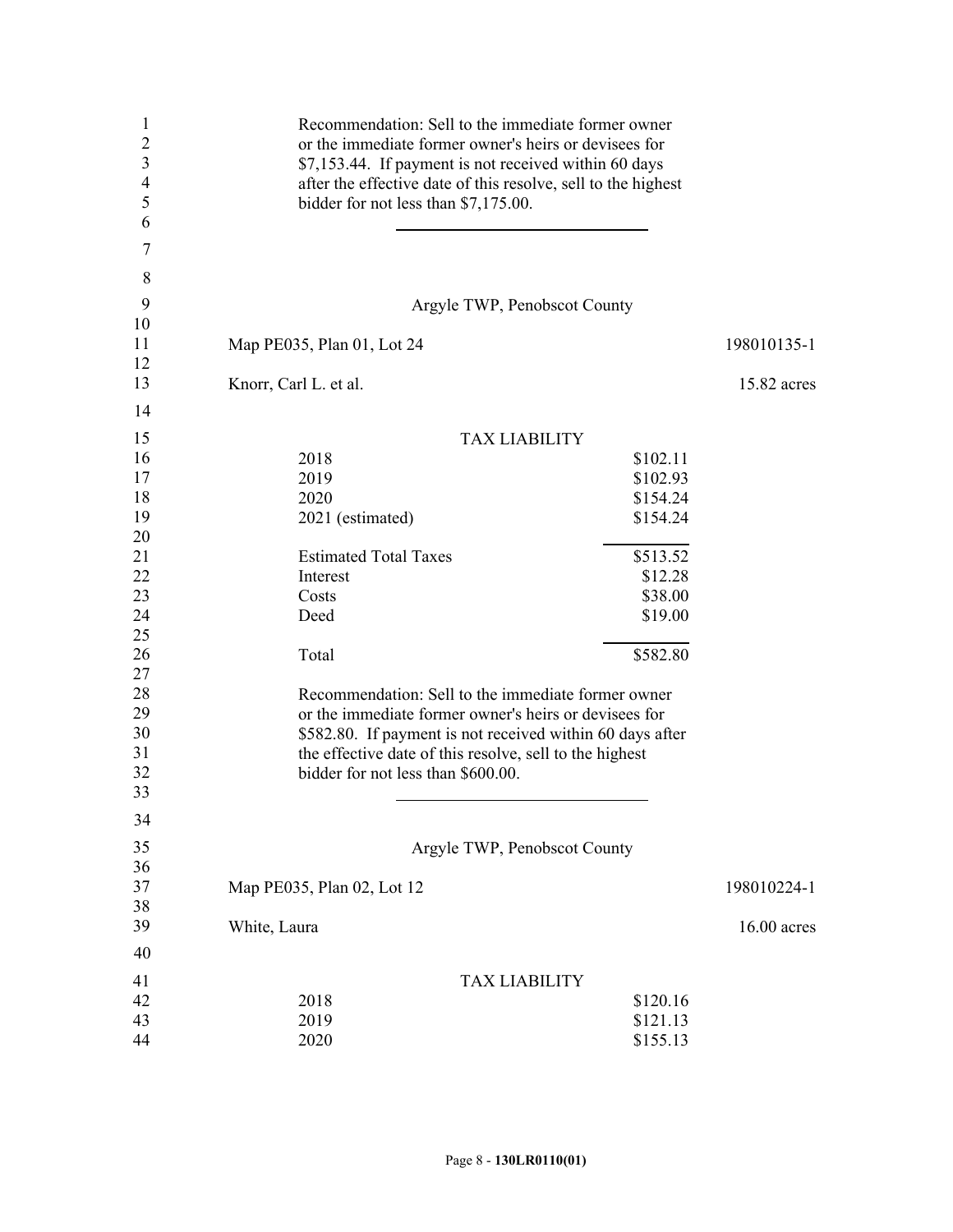| 1<br>$\overline{2}$ | 2021 (estimated)                                              | \$155.13   |               |
|---------------------|---------------------------------------------------------------|------------|---------------|
| 3                   | <b>Estimated Total Taxes</b>                                  | \$551.55   |               |
| $\overline{4}$      | Interest                                                      | \$14.44    |               |
| 5                   | Costs                                                         | \$38.00    |               |
| 6                   | Deed                                                          | \$19.00    |               |
| 7                   |                                                               |            |               |
| 8                   | Total                                                         | \$622.99   |               |
| 9                   |                                                               |            |               |
| 10                  | Recommendation: Sell to the immediate former owner            |            |               |
| 11                  | or the immediate former owner's heirs or devisees for         |            |               |
| 12                  | \$622.99. If payment is not received within 60 days after     |            |               |
| 13                  | the effective date of this resolve, sell to the highest       |            |               |
| 14                  | bidder for not less than \$625.00.                            |            |               |
| 15                  |                                                               |            |               |
| 16                  |                                                               |            |               |
| 17                  | Prentiss TWP, Penobscot County                                |            |               |
| 18                  |                                                               |            |               |
| 19                  | Map PE038, Plan 02, Lot 32.7                                  |            | 195400001-4   |
| 20<br>21            | Martin, August J.                                             |            | $49.00$ acres |
|                     |                                                               |            |               |
| 22                  |                                                               |            |               |
| 23                  | <b>TAX LIABILITY</b>                                          |            |               |
| 24                  | 2018                                                          | \$212.07   |               |
| 25                  | 2019                                                          | \$213.77   |               |
| 26                  | 2020                                                          | \$279.50   |               |
| 27<br>28            | 2021 (estimated)                                              | \$279.50   |               |
| 29                  | <b>Estimated Total Taxes</b>                                  | \$984.84   |               |
| 30                  | Interest                                                      | \$25.50    |               |
| 31                  | Costs                                                         | \$38.00    |               |
| 32                  | Deed                                                          | \$19.00    |               |
| 33                  |                                                               |            |               |
| 34                  | Total                                                         | \$1,067.34 |               |
| 35                  |                                                               |            |               |
| 36                  | Recommendation: Sell to the immediate former owner            |            |               |
| 37                  | or the immediate former owner's heirs or devisees for         |            |               |
| 38                  | \$1,067.34. If payment is not received within 60 days         |            |               |
| 39                  | after the effective date of this resolve, sell to the highest |            |               |
| 40                  | bidder for not less than \$1,075.00.                          |            |               |
| 41                  |                                                               |            |               |
| 42                  |                                                               |            |               |
| 43                  | Greenfield TWP, Penobscot County                              |            |               |
| 44                  |                                                               |            |               |
| 45                  | Map PE039, Plan 07, Lot 20                                    |            | 192700234-2   |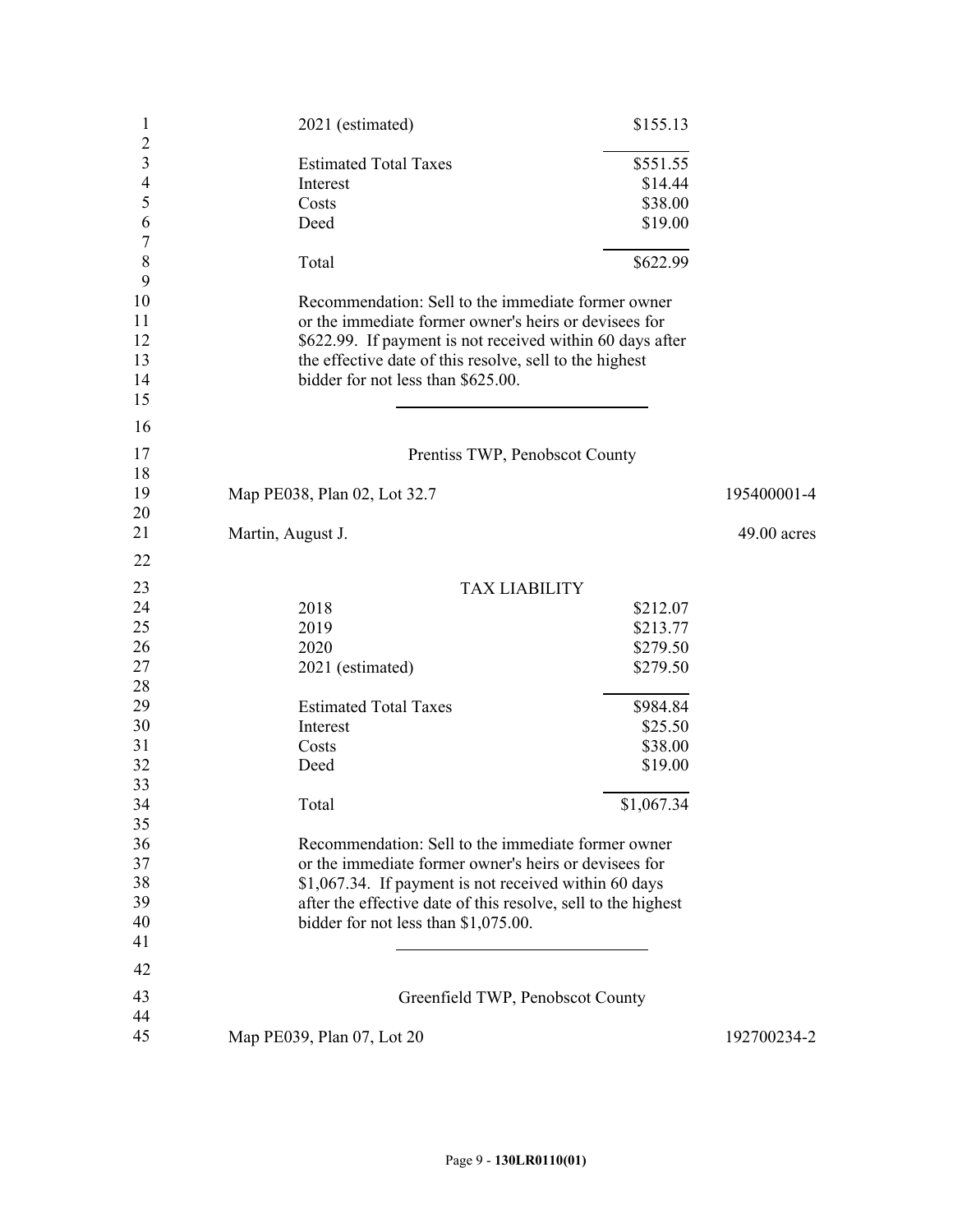| $\mathbf{1}$<br>$\overline{2}$ | Moon, Scott                                                   | 1.00 acre with building |  |
|--------------------------------|---------------------------------------------------------------|-------------------------|--|
| 3                              |                                                               |                         |  |
| 4                              | <b>TAX LIABILITY</b>                                          |                         |  |
| 5                              | 2018                                                          | \$276.51                |  |
| 6                              | 2019                                                          | \$272.49                |  |
| 7                              | 2020                                                          | \$318.62                |  |
| 8                              | 2021 (estimated)                                              | \$318.62                |  |
| 9                              |                                                               |                         |  |
| 10                             | <b>Estimated Total Taxes</b>                                  | \$1,186.24              |  |
| 11                             | Interest                                                      | \$33.06                 |  |
| 12                             | Costs                                                         | \$38.00                 |  |
| 13                             | Deed                                                          | \$19.00                 |  |
| 14                             |                                                               |                         |  |
| 15                             |                                                               |                         |  |
|                                | Total                                                         | \$1,276.30              |  |
| 16                             |                                                               |                         |  |
| 17                             | Recommendation: Sell to the immediate former owner            |                         |  |
| 18                             | or the immediate former owner's heirs or devisees for         |                         |  |
| 19                             | \$1,276.30. If payment is not received within 60 days         |                         |  |
| 20                             | after the effective date of this resolve, sell to the highest |                         |  |
| 21                             | bidder for not less than \$1,300.00.                          |                         |  |
| 22                             |                                                               |                         |  |
| 23                             |                                                               |                         |  |
| 24                             | Orneville TWP, Piscataquis County                             |                         |  |
| 25                             |                                                               |                         |  |
| 26                             | Map PI082, Plan 01, Lot 15.3                                  | 218210227-2             |  |
| 27                             |                                                               |                         |  |
| 28                             | Pearl, Mauri R.                                               | 1.00 acre with building |  |
| 29                             |                                                               |                         |  |
| 30                             | <b>TAX LIABILITY</b>                                          |                         |  |
| 31                             | 2017                                                          | \$219.38                |  |
| 32                             | 2018                                                          | \$230.67                |  |
| 33                             |                                                               |                         |  |
|                                | 2019                                                          | \$237.96                |  |
| 34                             | 2020                                                          | \$201.09                |  |
| 35                             | 2021 (estimated)                                              | \$201.09                |  |
| 36                             |                                                               |                         |  |
| 37                             | <b>Estimated Total Taxes</b>                                  | \$1,090.19              |  |
| 38                             | Interest                                                      | \$66.29                 |  |
| 39                             | Costs                                                         | \$57.00                 |  |
| 40                             | Deed                                                          | \$19.00                 |  |
| 41                             |                                                               |                         |  |
| 42                             | Total                                                         | \$1,232.48              |  |
| 43                             |                                                               |                         |  |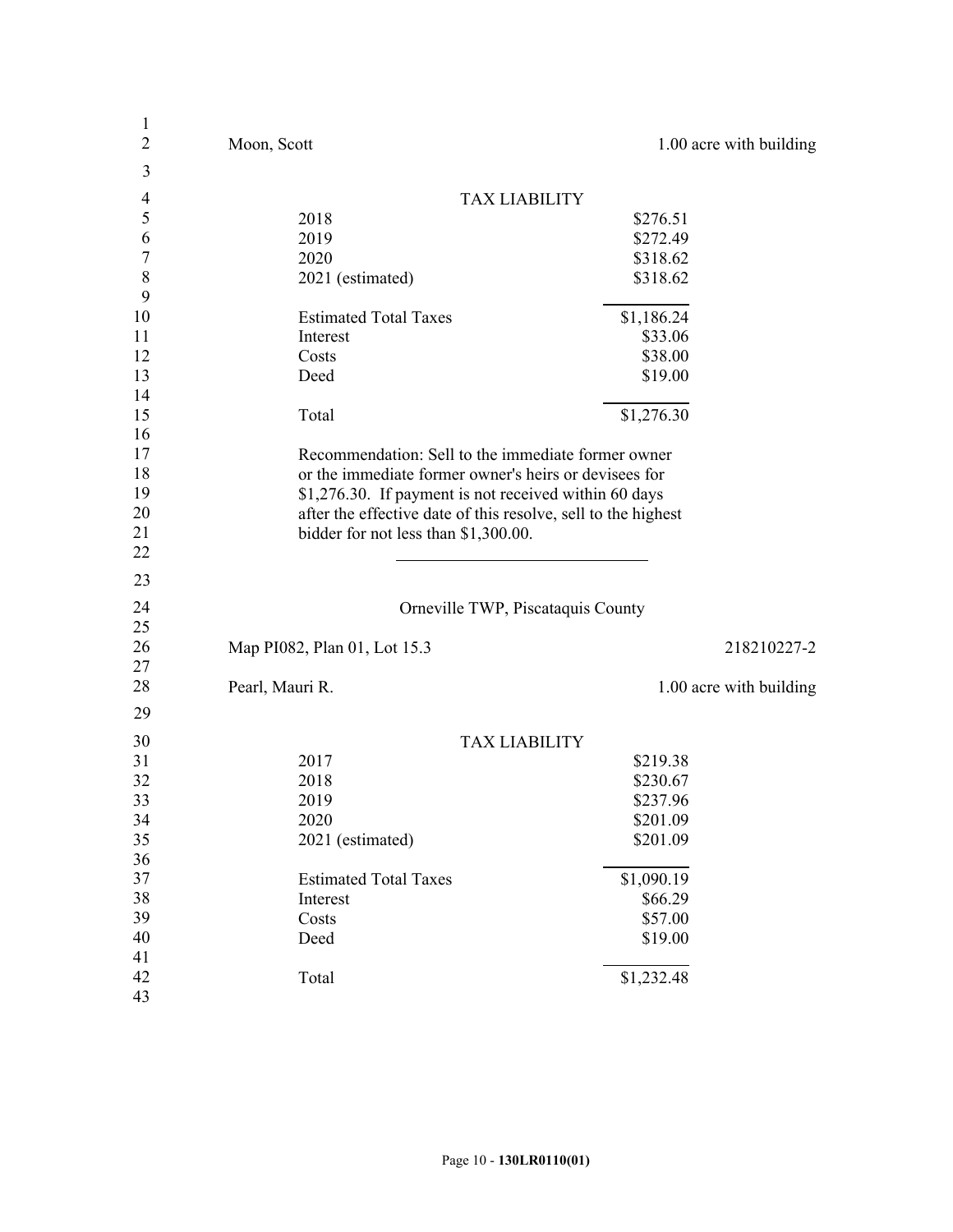| 1<br>$\overline{2}$ | Recommendation: Sell to the immediate former owner<br>or the immediate former owner's heirs or devisees for |                         |  |
|---------------------|-------------------------------------------------------------------------------------------------------------|-------------------------|--|
| 3                   | \$1,232.48. If payment is not received within 60 days                                                       |                         |  |
| $\overline{4}$<br>5 | after the effective date of this resolve, sell to the highest                                               |                         |  |
| 6                   | bidder for not less than \$1,250.00.                                                                        |                         |  |
| 7                   |                                                                                                             |                         |  |
| 8                   | Elliottsville TWP, Piscataquis County                                                                       |                         |  |
| 9                   |                                                                                                             |                         |  |
| 10                  | Map PI084, Plan 02, Lot 22                                                                                  | 210800102-4             |  |
| 11                  |                                                                                                             |                         |  |
| 12                  | Dawes, William R.; Dawes, Sherry L.;                                                                        | 0.90 acre with building |  |
| 13                  | and Blake, Dale                                                                                             |                         |  |
| 14                  |                                                                                                             |                         |  |
| 15                  | <b>TAX LIABILITY</b>                                                                                        |                         |  |
| 16                  | 2018                                                                                                        | \$59.25                 |  |
| 17                  | 2019                                                                                                        | \$65.23                 |  |
| 18                  | 2020                                                                                                        | \$80.89                 |  |
| 19                  | 2021 (estimated)                                                                                            | \$80.89                 |  |
| 20                  |                                                                                                             |                         |  |
| 21                  | <b>Estimated Total Taxes</b>                                                                                | \$286.26                |  |
| 22                  | Interest                                                                                                    | \$7.29                  |  |
| 23                  | Costs                                                                                                       | \$38.00                 |  |
| 24                  | Deed                                                                                                        | \$19.00                 |  |
| 25                  |                                                                                                             |                         |  |
| 26                  | Total                                                                                                       | \$350.55                |  |
| 27                  |                                                                                                             |                         |  |
| 28                  | Recommendation: Sell to the immediate former owner                                                          |                         |  |
| 29                  | or the immediate former owner's heirs or devisees for                                                       |                         |  |
| 30                  | \$350.55. If payment is not received within 60 days after                                                   |                         |  |
| 31                  | the effective date of this resolve, sell to the highest                                                     |                         |  |
| 32                  | bidder for not less than \$375.00.                                                                          |                         |  |
| 33                  |                                                                                                             |                         |  |
| 34                  |                                                                                                             |                         |  |
| 35                  | Elliottsville TWP, Piscataquis County                                                                       |                         |  |
| 36                  |                                                                                                             |                         |  |
| 37                  | Map PI084, Plan 03, Lot 34                                                                                  | 210800168-1             |  |
| 38                  |                                                                                                             |                         |  |
| 39                  | Michel-Veon, Susan                                                                                          | $0.98$ acre             |  |
| 40                  |                                                                                                             |                         |  |
| 41                  | <b>TAX LIABILITY</b>                                                                                        |                         |  |
| 42                  | 2018                                                                                                        | \$594.81                |  |
| 43                  | 2019                                                                                                        | \$654.84                |  |
| 44                  | 2020                                                                                                        | \$536.70                |  |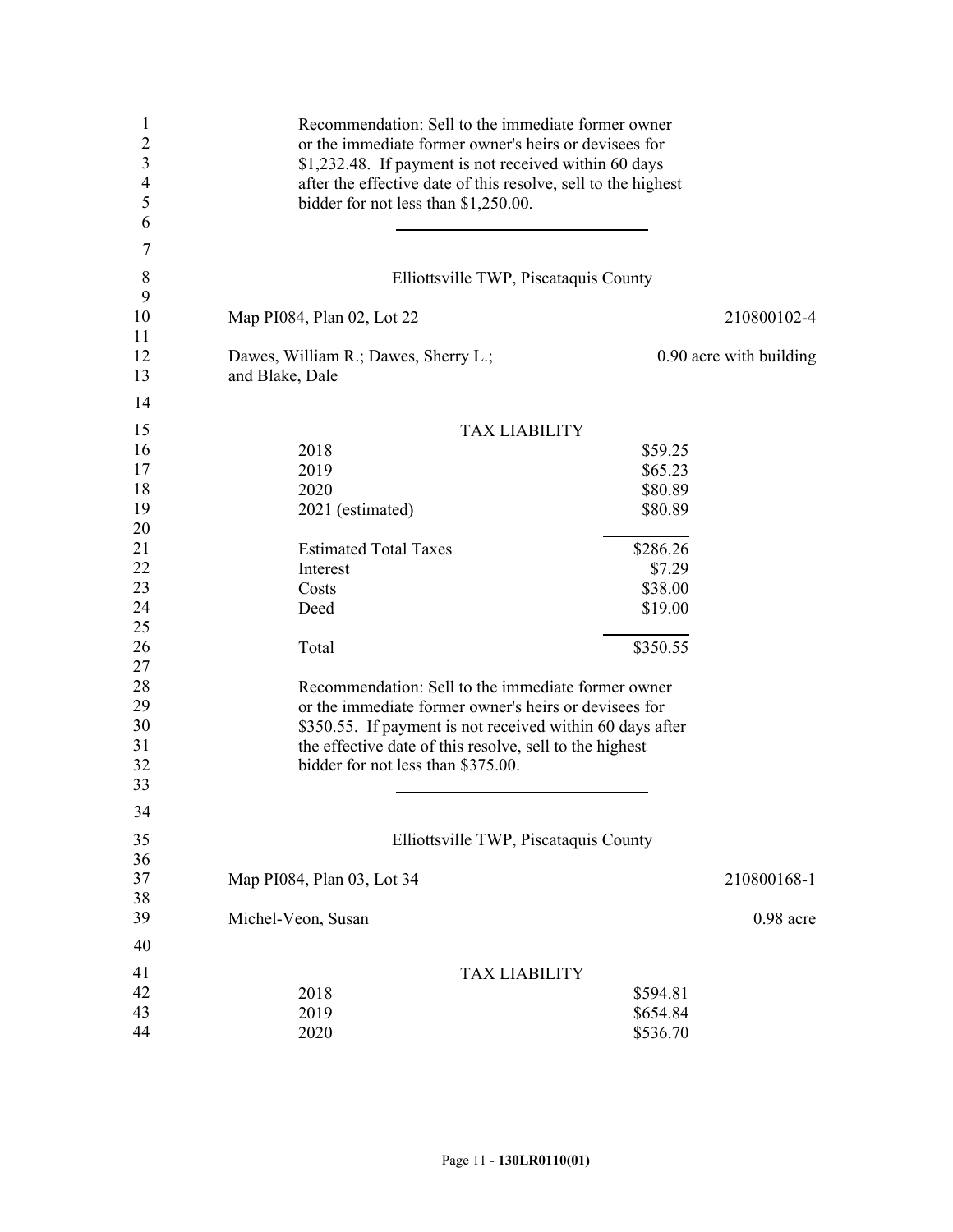| 1<br>2         | 2021 (estimated)                                              | \$536.70   |                          |
|----------------|---------------------------------------------------------------|------------|--------------------------|
| 3              | <b>Estimated Total Taxes</b>                                  | \$2,323.05 |                          |
| $\overline{4}$ | Interest                                                      | \$73.18    |                          |
| 5              | Costs                                                         | \$38.00    |                          |
| 6              | Deed                                                          | \$19.00    |                          |
| 7              |                                                               |            |                          |
| $\,$ $\,$      | Total                                                         | \$2,453.23 |                          |
| 9              |                                                               |            |                          |
| 10             | Recommendation: Sell to the immediate former owner            |            |                          |
| 11             | or the immediate former owner's heirs or devisees for         |            |                          |
| 12             | \$2,453.23. If payment is not received within 60 days         |            |                          |
| 13             | after the effective date of this resolve, sell to the highest |            |                          |
| 14             | bidder for not less than \$2,475.00.                          |            |                          |
| 15             |                                                               |            |                          |
| 16             |                                                               |            |                          |
| 17             | Elliottsville TWP, Piscataquis County                         |            |                          |
| 18             |                                                               |            |                          |
| 19             | Map PI084, Plan 03, Lot 40                                    |            | 210800171-1              |
| 20<br>21       | Veon, Robert L. and Susan J.                                  |            | 2.20 acres with building |
| 22             |                                                               |            |                          |
| 23             | <b>TAX LIABILITY</b>                                          |            |                          |
| 24             | 2018                                                          | \$1,821.85 |                          |
| 25             | 2019                                                          | \$2,005.70 |                          |
| 26             | 2020                                                          | \$1,936.62 |                          |
| 27             | 2021 (estimated)                                              | \$1,936.62 |                          |
| 28             |                                                               |            |                          |
| 29             | <b>Estimated Total Taxes</b>                                  | \$7,700.79 |                          |
| 30             | Interest                                                      | \$224.14   |                          |
| 31             | Costs                                                         | \$38.00    |                          |
| 32             | Deed                                                          | \$19.00    |                          |
| 33             |                                                               |            |                          |
| 34             | Total                                                         | \$7,981.93 |                          |
| 35             |                                                               |            |                          |
| 36             | Recommendation: Sell to the immediate former owner            |            |                          |
| 37             | or the immediate former owner's heirs or devisees for         |            |                          |
| 38             | \$7,981.93. If payment is not received within 60 days         |            |                          |
| 39             | after the effective date of this resolve, sell to the highest |            |                          |
| 40             | bidder for not less than \$8,000.00.                          |            |                          |
| 41             |                                                               |            |                          |
| 42             |                                                               |            |                          |
| 43             | T2 R1 BKP WKR, Somerset County                                |            |                          |
| 44             |                                                               |            |                          |
| 45             | Map SO001, Plan 01, Lot 43.2                                  |            | 258310141-1              |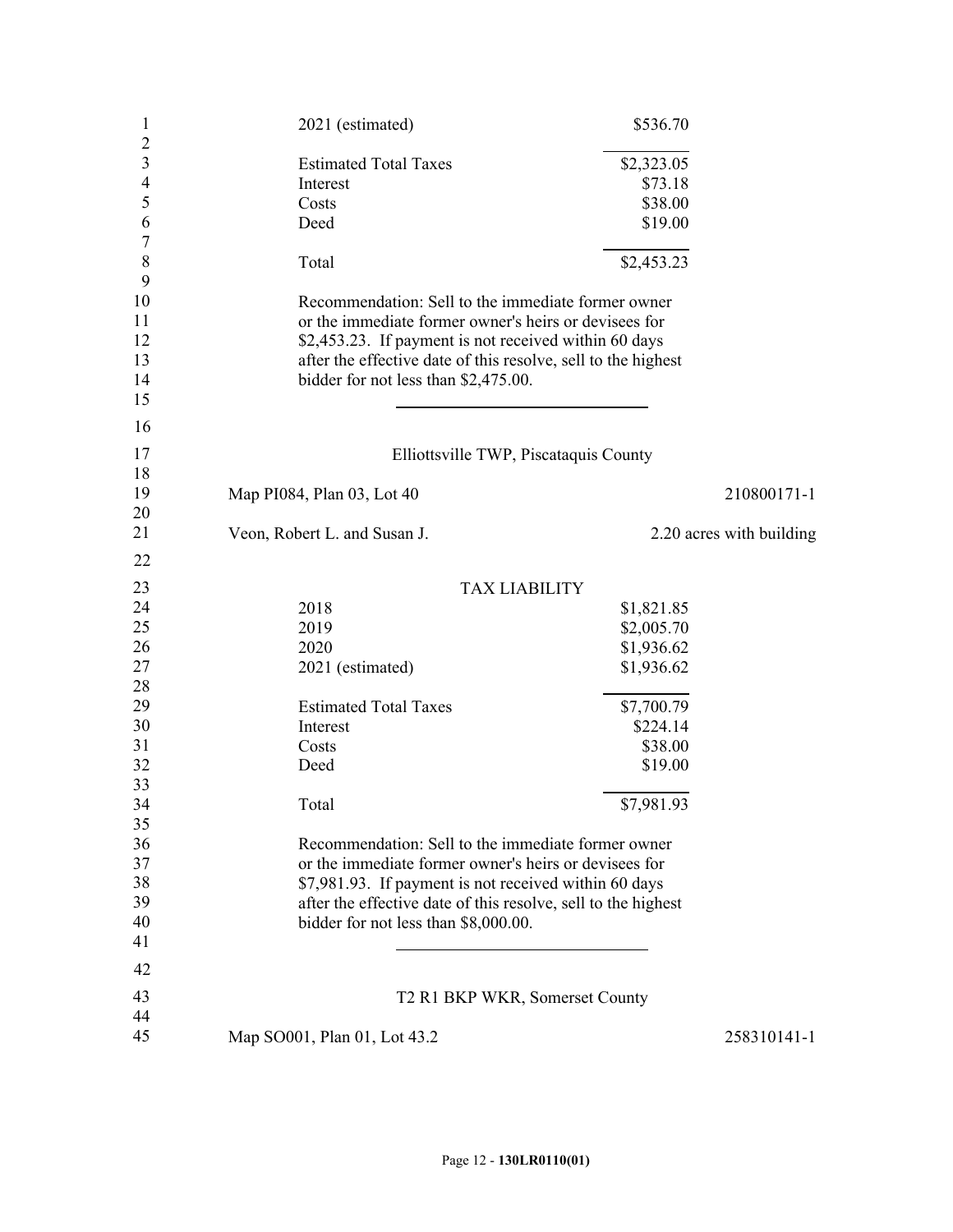| 1<br>2 |                                                           |                                                         |                          |  |
|--------|-----------------------------------------------------------|---------------------------------------------------------|--------------------------|--|
| 3      | Hewett, Esther B.                                         |                                                         | 2.25 acres with building |  |
| 4      | <b>TAX LIABILITY</b>                                      |                                                         |                          |  |
| 5      | 2017                                                      | \$182.09                                                |                          |  |
| 6      | 2018                                                      | \$190.23                                                |                          |  |
| 7      | 2019                                                      | \$197.69                                                |                          |  |
| 8      | 2020                                                      | \$144.54                                                |                          |  |
| 9      | 2021 (estimated)                                          | \$144.54                                                |                          |  |
| 10     |                                                           |                                                         |                          |  |
| 11     | <b>Estimated Total Taxes</b>                              | \$859.09                                                |                          |  |
| 12     | Interest                                                  | \$6.37                                                  |                          |  |
| 13     | Costs                                                     | \$38.00                                                 |                          |  |
| 14     | Deed                                                      | \$19.00                                                 |                          |  |
| 15     |                                                           |                                                         |                          |  |
| 16     | Total                                                     | \$922.46                                                |                          |  |
| 17     |                                                           |                                                         |                          |  |
| 18     | Recommendation: Sell to the immediate former owner        |                                                         |                          |  |
| 19     | or the immediate former owner's heirs or devisees for     |                                                         |                          |  |
| 20     | \$922.46. If payment is not received within 60 days after |                                                         |                          |  |
| 21     |                                                           | the effective date of this resolve, sell to the highest |                          |  |
| 22     | bidder for not less than \$925.00.                        |                                                         |                          |  |
| 23     |                                                           |                                                         |                          |  |
| 24     |                                                           |                                                         |                          |  |
| 25     | T2 R1 BKP WKR, Somerset County                            |                                                         |                          |  |
| 26     |                                                           |                                                         |                          |  |
| 27     | Map SO001, Plan 01, Lots 27 and 28                        |                                                         | 258310144-1              |  |
| 28     |                                                           |                                                         |                          |  |
| 29     | Hewett, Esther B.                                         |                                                         | 50.00 acres              |  |
| 30     |                                                           |                                                         |                          |  |
| 31     | <b>TAX LIABILITY</b>                                      |                                                         |                          |  |
| 32     | 2018                                                      | \$89.51                                                 |                          |  |
| 33     | 2019                                                      | \$99.42                                                 |                          |  |
| 34     | 2020                                                      | \$77.55                                                 |                          |  |
| 35     | 2021 (estimated)                                          | \$77.55                                                 |                          |  |
| 36     |                                                           |                                                         |                          |  |
| 37     | <b>Estimated Total Taxes</b>                              | \$344.03                                                |                          |  |
| 38     | Interest                                                  | \$11.04                                                 |                          |  |
| 39     | Costs                                                     | \$38.00                                                 |                          |  |
| 40     | Deed                                                      | \$19.00                                                 |                          |  |
| 41     |                                                           |                                                         |                          |  |
| 42     | Total                                                     | \$412.07                                                |                          |  |
| 43     |                                                           |                                                         |                          |  |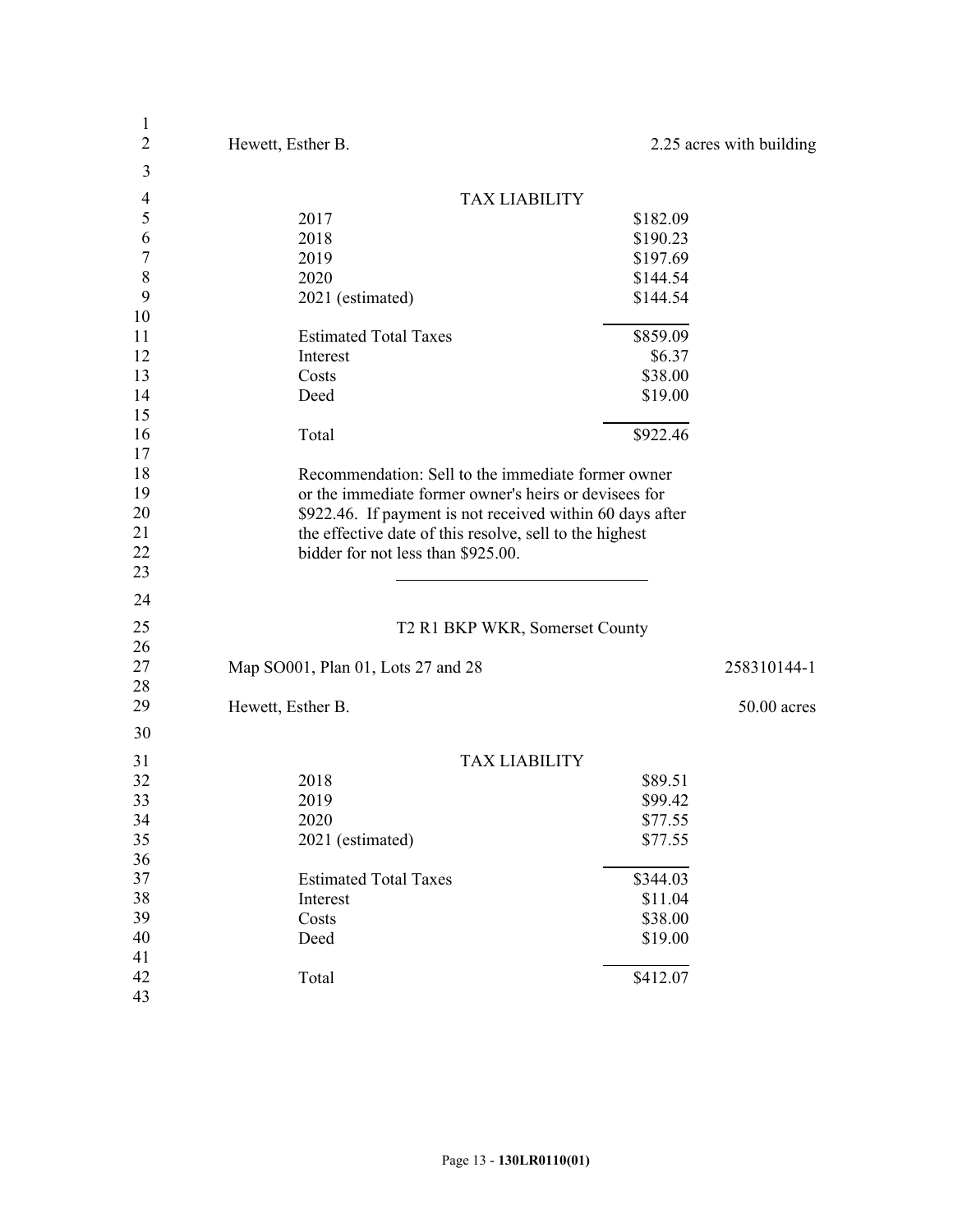| 1<br>$\overline{2}$<br>$\mathfrak{Z}$<br>$\overline{4}$<br>5<br>6<br>7 | Recommendation: Sell to the immediate former owner or<br>the immediate former owner's heirs or devisees for<br>\$412.07. If payment is not received within 60 days after<br>the effective date of this resolve, sell to the highest bidder<br>for not less than \$425.00. |                                |                           |
|------------------------------------------------------------------------|---------------------------------------------------------------------------------------------------------------------------------------------------------------------------------------------------------------------------------------------------------------------------|--------------------------------|---------------------------|
| 8                                                                      |                                                                                                                                                                                                                                                                           |                                |                           |
| 9                                                                      |                                                                                                                                                                                                                                                                           | T3 R6 BKP WKR, Somerset County |                           |
| 10<br>11<br>12                                                         | Map SO015, Plan 07, Lot 66                                                                                                                                                                                                                                                |                                | 258580174-2               |
| 13                                                                     | Dawes, Bobbie J. and Randall A.                                                                                                                                                                                                                                           |                                | 55.00 acres with building |
| 14                                                                     |                                                                                                                                                                                                                                                                           |                                |                           |
| 15                                                                     |                                                                                                                                                                                                                                                                           | <b>TAX LIABILITY</b>           |                           |
| 16                                                                     | 2017                                                                                                                                                                                                                                                                      | \$585.94                       |                           |
| 17                                                                     | 2018                                                                                                                                                                                                                                                                      | \$610.41                       |                           |
| 18                                                                     | 2019                                                                                                                                                                                                                                                                      | \$629.21                       |                           |
| 19                                                                     | 2020                                                                                                                                                                                                                                                                      | \$759.63                       |                           |
| 20<br>21                                                               | 2021 (estimated)                                                                                                                                                                                                                                                          | \$759.63                       |                           |
| 22                                                                     | <b>Estimated Total Taxes</b>                                                                                                                                                                                                                                              | \$3,344.82                     |                           |
| 23                                                                     | Interest                                                                                                                                                                                                                                                                  | \$176.36                       |                           |
| 24                                                                     | Costs                                                                                                                                                                                                                                                                     | \$57.00                        |                           |
| 25                                                                     | Deed                                                                                                                                                                                                                                                                      | \$19.00                        |                           |
| 26                                                                     |                                                                                                                                                                                                                                                                           |                                |                           |
| 27                                                                     | Total                                                                                                                                                                                                                                                                     | \$3,597.18                     |                           |
| 28                                                                     |                                                                                                                                                                                                                                                                           |                                |                           |
| 29                                                                     |                                                                                                                                                                                                                                                                           |                                |                           |
| 30                                                                     | Recommendation: Sell to the immediate former owner or<br>the immediate former owner's heirs or devisees for                                                                                                                                                               |                                |                           |
| 31                                                                     |                                                                                                                                                                                                                                                                           |                                |                           |
| 32                                                                     | \$3,597.18. If payment is not received within 60 days after                                                                                                                                                                                                               |                                |                           |
| 33                                                                     | the effective date of this resolve, sell to the highest bidder                                                                                                                                                                                                            |                                |                           |
| 34                                                                     | for not less than $$3,600.00$ .                                                                                                                                                                                                                                           |                                |                           |
| 35                                                                     |                                                                                                                                                                                                                                                                           |                                |                           |
| 36                                                                     | T3 R6 BKP WKR, Somerset County                                                                                                                                                                                                                                            |                                |                           |
| 37                                                                     |                                                                                                                                                                                                                                                                           |                                |                           |
| 38                                                                     | Map SO015, Plan 09, Lot 158                                                                                                                                                                                                                                               |                                | 258582016-2               |
| 39                                                                     |                                                                                                                                                                                                                                                                           |                                |                           |
| 40                                                                     | Stratton, Basil and Raeann                                                                                                                                                                                                                                                |                                | 41.20 acres with building |
| 41                                                                     |                                                                                                                                                                                                                                                                           |                                |                           |
| 42                                                                     | <b>TAX LIABILITY</b>                                                                                                                                                                                                                                                      |                                |                           |
| 43                                                                     | 2017                                                                                                                                                                                                                                                                      | \$5,281.00                     |                           |
| 44                                                                     | 2018                                                                                                                                                                                                                                                                      | \$4,724.40                     |                           |
|                                                                        |                                                                                                                                                                                                                                                                           |                                |                           |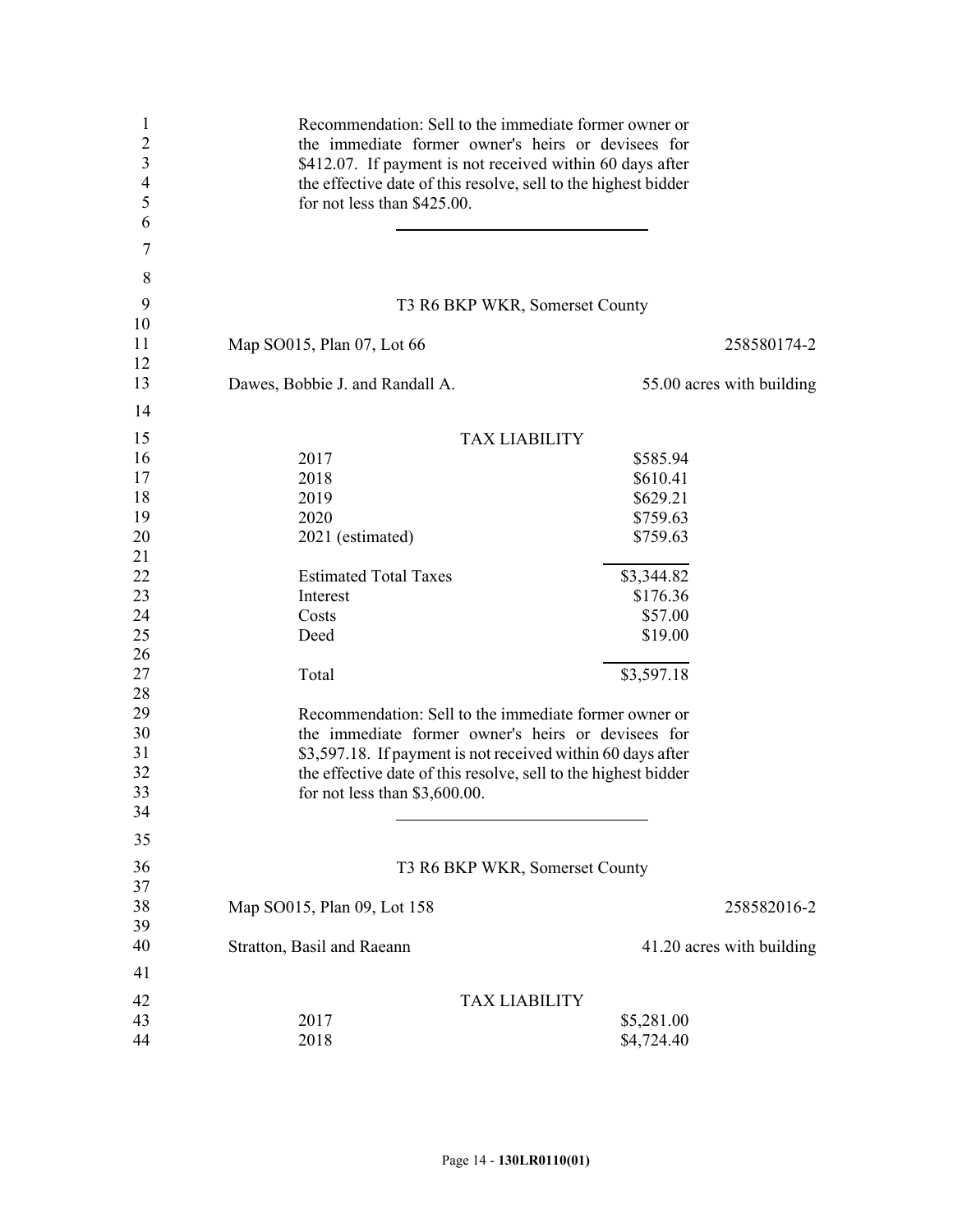| 1                        | 2019                                                           | \$493.55                |  |
|--------------------------|----------------------------------------------------------------|-------------------------|--|
| $\overline{2}$           | 2020                                                           | \$506.93                |  |
| $\mathfrak{Z}$           | 2021 (estimated)                                               | \$506.93                |  |
| $\overline{\mathcal{A}}$ |                                                                |                         |  |
| 5                        | <b>Estimated Total Taxes</b>                                   | \$11,512.81             |  |
| 6                        | Interest                                                       | \$845.22                |  |
| $\tau$                   | Costs                                                          | \$76.00                 |  |
| $\,8\,$                  | Deed                                                           | \$19.00                 |  |
| 9                        |                                                                |                         |  |
| 10                       | Total                                                          | \$12,453.03             |  |
| 11                       |                                                                |                         |  |
| 12                       | Recommendation: Sell to the immediate former owner or          |                         |  |
| 13                       | the immediate former owner's heirs or devisees for             |                         |  |
| 14                       | \$12,453.03. If payment is not received within 60 days         |                         |  |
| 15                       | after the effective date of this resolve, sell to the highest  |                         |  |
| 16                       | bidder for not less than \$12,475.00.                          |                         |  |
| 17                       |                                                                |                         |  |
| 18                       |                                                                |                         |  |
| 19                       | T3 R1 NBKP, Somerset County                                    |                         |  |
| 20                       |                                                                |                         |  |
| 21                       | Map SO034, Plan 04, Lot 12                                     | 258330062-1             |  |
| 22                       |                                                                |                         |  |
| 23                       | Knoll, Henry O. III                                            | 0.30 acre with building |  |
|                          |                                                                |                         |  |
| 24                       |                                                                |                         |  |
| 25                       | <b>TAX LIABILITY</b>                                           |                         |  |
| 26                       | 2018                                                           | \$175.43                |  |
| 27                       | 2019                                                           | \$182.32                |  |
| 28                       | 2020                                                           | \$175.86                |  |
| 29                       | 2021 (estimated)                                               | \$175.86                |  |
| 30                       |                                                                |                         |  |
| 31                       | <b>Estimated Total Taxes</b>                                   | \$709.47                |  |
| 32                       | Interest                                                       | \$21.26                 |  |
| 33                       | Costs                                                          | \$38.00                 |  |
| 34                       | Deed                                                           | \$19.00                 |  |
| 35                       |                                                                |                         |  |
| 36                       | Total                                                          | \$787.73                |  |
| 37                       |                                                                |                         |  |
| 38                       | Recommendation: Sell to the immediate former owner or          |                         |  |
| 39                       | the immediate former owner's heirs or devisees for             |                         |  |
| 40                       | \$787.73. If payment is not received within 60 days after      |                         |  |
| 41                       | the effective date of this resolve, sell to the highest bidder |                         |  |
| 42                       | for not less than \$800.00.                                    |                         |  |
| 43                       |                                                                |                         |  |
| 44                       |                                                                |                         |  |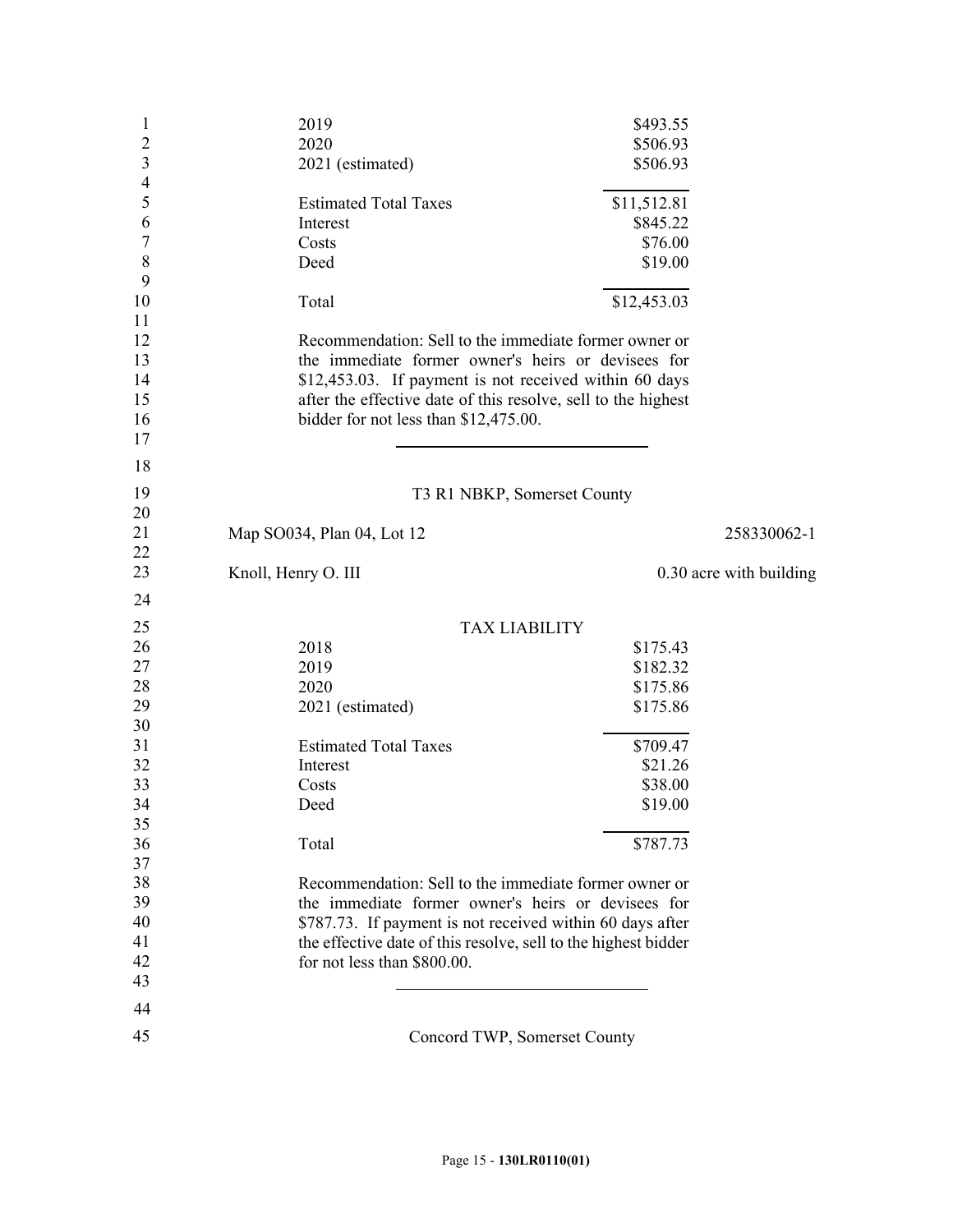| $\mathbf{1}$<br>$\overline{2}$ | Map SO081, Plan 05, Lot 23                                     |            | 258180318-2 |
|--------------------------------|----------------------------------------------------------------|------------|-------------|
| 3                              |                                                                |            |             |
| 4                              | Etienne, Harriet                                               |            | 43.50 acres |
| 5                              |                                                                |            |             |
| 6                              | <b>TAX LIABILITY</b>                                           |            |             |
| 7                              | 2018                                                           | \$355.32   |             |
| 8                              | 2019                                                           | \$369.27   |             |
| 9                              | 2020                                                           | \$309.64   |             |
| 10                             | 2021 (estimated)                                               | \$309.64   |             |
| 11                             |                                                                |            |             |
| 12                             | <b>Estimated Total Taxes</b>                                   | \$1,343.87 |             |
| 13                             | Interest                                                       | \$43.06    |             |
| 14                             | Costs                                                          | \$38.00    |             |
| 15                             | Deed                                                           | \$19.00    |             |
| 16                             |                                                                |            |             |
| 17                             | Total                                                          | \$1,443.93 |             |
| 18                             |                                                                |            |             |
| 19                             | Recommendation: Sell to the immediate former owner or          |            |             |
| 20                             | the immediate former owner's heirs or devisees for             |            |             |
| 21                             | \$1,443.93. If payment is not received within 60 days after    |            |             |
| 22                             | the effective date of this resolve, sell to the highest bidder |            |             |
| 23                             | for not less than $$1,450.00$ .                                |            |             |
| 24                             |                                                                |            |             |
| 25                             |                                                                |            |             |
| 26<br>27                       | Brookton TWP, Washington County                                |            |             |
| 28                             | Map WA028, Plan 01, Lot 6.3                                    |            | 298010136-1 |
| 29                             |                                                                |            |             |
| 30                             | Cropley, Steven W.                                             |            | 2.00 acres  |
| 31                             |                                                                |            |             |
| 32                             | <b>TAX LIABILITY</b>                                           |            |             |
| 33                             | 2018                                                           | \$129.67   |             |
| 34                             | 2019                                                           | \$134.06   |             |
| 35                             | 2020                                                           | \$87.07    |             |
| 36                             | 2021 (estimated)                                               | \$87.07    |             |
| 37                             |                                                                |            |             |
| 38                             | <b>Estimated Total Taxes</b>                                   | \$437.87   |             |
| 39                             | Interest                                                       | \$15.69    |             |
| 40                             | Costs                                                          | \$38.00    |             |
| 41                             | Deed                                                           | \$19.00    |             |
| 42                             |                                                                |            |             |
| 43                             | Total                                                          | \$510.56   |             |
| 44                             |                                                                |            |             |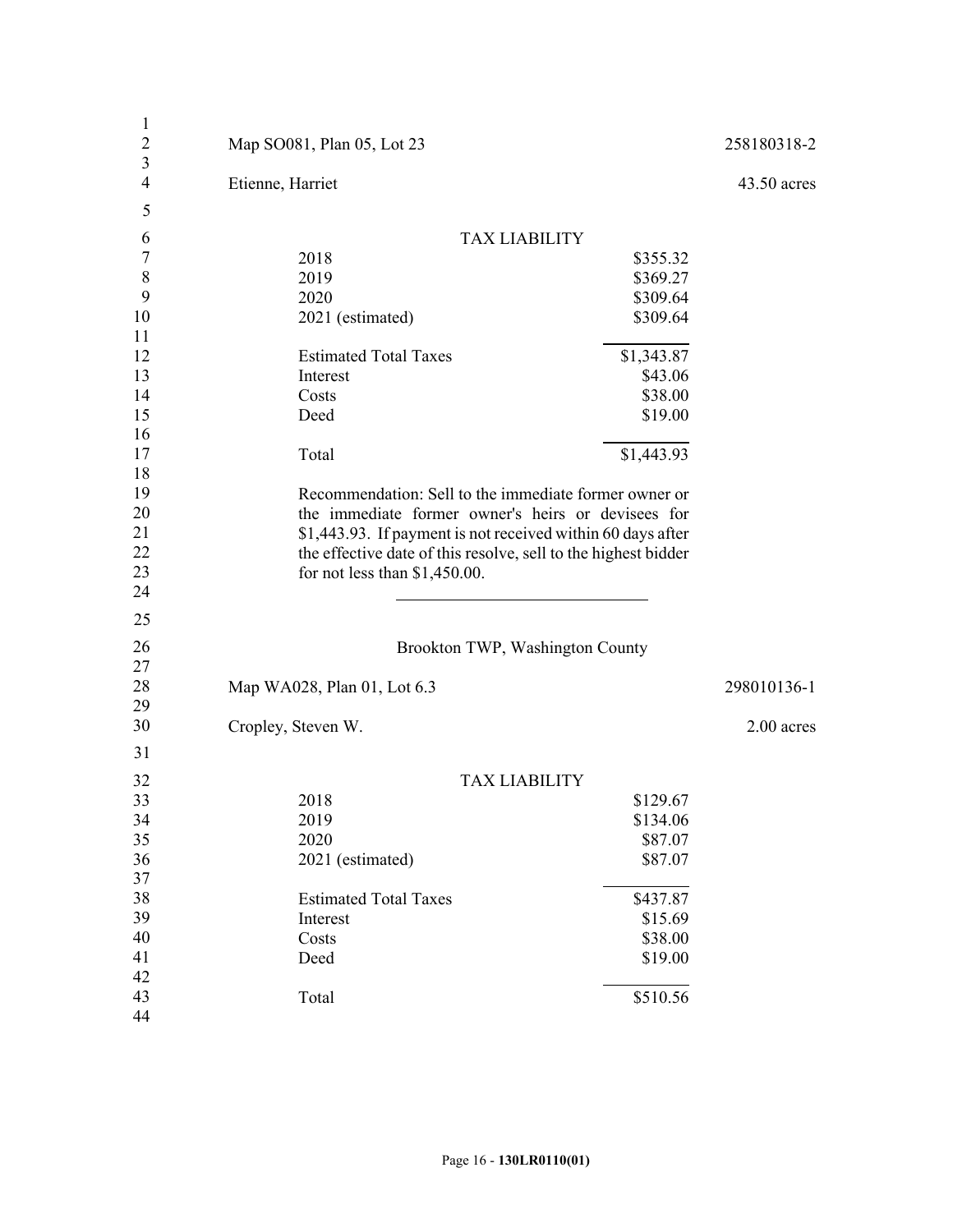| 1              | Recommendation: Sell to the immediate former owner or                                                                       |                          |  |
|----------------|-----------------------------------------------------------------------------------------------------------------------------|--------------------------|--|
| 2              | the immediate former owner's heirs or devisees for                                                                          |                          |  |
| 3              | \$510.56. If payment is not received within 60 days after                                                                   |                          |  |
| $\overline{4}$ | the effective date of this resolve, sell to the highest bidder                                                              |                          |  |
| 5              | for not less than \$525.00.                                                                                                 |                          |  |
| 6              |                                                                                                                             |                          |  |
| 7              |                                                                                                                             |                          |  |
| 8              | Trescott TWP, Washington County                                                                                             |                          |  |
| 9              |                                                                                                                             |                          |  |
| 10             | Map WA032, Plan 01, Lot 47.10                                                                                               | 298112020-4              |  |
| 11             |                                                                                                                             |                          |  |
| 12             | Prum, Matthew N. and Savan                                                                                                  | 2.00 acres               |  |
| 13             |                                                                                                                             |                          |  |
| 14             | <b>TAX LIABILITY</b>                                                                                                        |                          |  |
| 15             | 2018                                                                                                                        | \$81.54                  |  |
| 16             | 2019                                                                                                                        | \$84.30                  |  |
| 17             | 2020                                                                                                                        | \$56.41                  |  |
| 18             | 2021 (estimated)                                                                                                            | \$56.41                  |  |
| 19             |                                                                                                                             |                          |  |
| 20             | <b>Estimated Total Taxes</b>                                                                                                | \$278.66                 |  |
| 21             | Interest                                                                                                                    | \$9.87                   |  |
| 22             | Costs                                                                                                                       | \$38.00                  |  |
| 23             | Deed                                                                                                                        | \$19.00                  |  |
| 24             |                                                                                                                             |                          |  |
| 25             | Total                                                                                                                       | \$345.53                 |  |
| 26<br>27       | Recommendation: Sell to the immediate former owner or                                                                       |                          |  |
| 28             |                                                                                                                             |                          |  |
| 29             | the immediate former owner's heirs or devisees for                                                                          |                          |  |
| 30             | \$345.53. If payment is not received within 60 days after<br>the effective date of this resolve, sell to the highest bidder |                          |  |
| 31             | for not less than \$350.00.                                                                                                 |                          |  |
| 32             |                                                                                                                             |                          |  |
| 33             |                                                                                                                             |                          |  |
| 34             | Trescott TWP, Washington County                                                                                             |                          |  |
| 35             |                                                                                                                             |                          |  |
| 36             | Map WA032, Plan 01, Lot 47.9                                                                                                | 298110133-7              |  |
| 37             |                                                                                                                             |                          |  |
| 38             | Prum, Matthew N. and Savan                                                                                                  | 2.04 acres with building |  |
| 39             |                                                                                                                             |                          |  |
| 40             | <b>TAX LIABILITY</b>                                                                                                        |                          |  |
| 41             | 2018                                                                                                                        | \$183.84                 |  |
| 42             | 2019                                                                                                                        | \$190.07                 |  |
| 43             | 2020                                                                                                                        | \$219.35                 |  |
| 44             | 2021 (estimated)                                                                                                            | \$219.35                 |  |